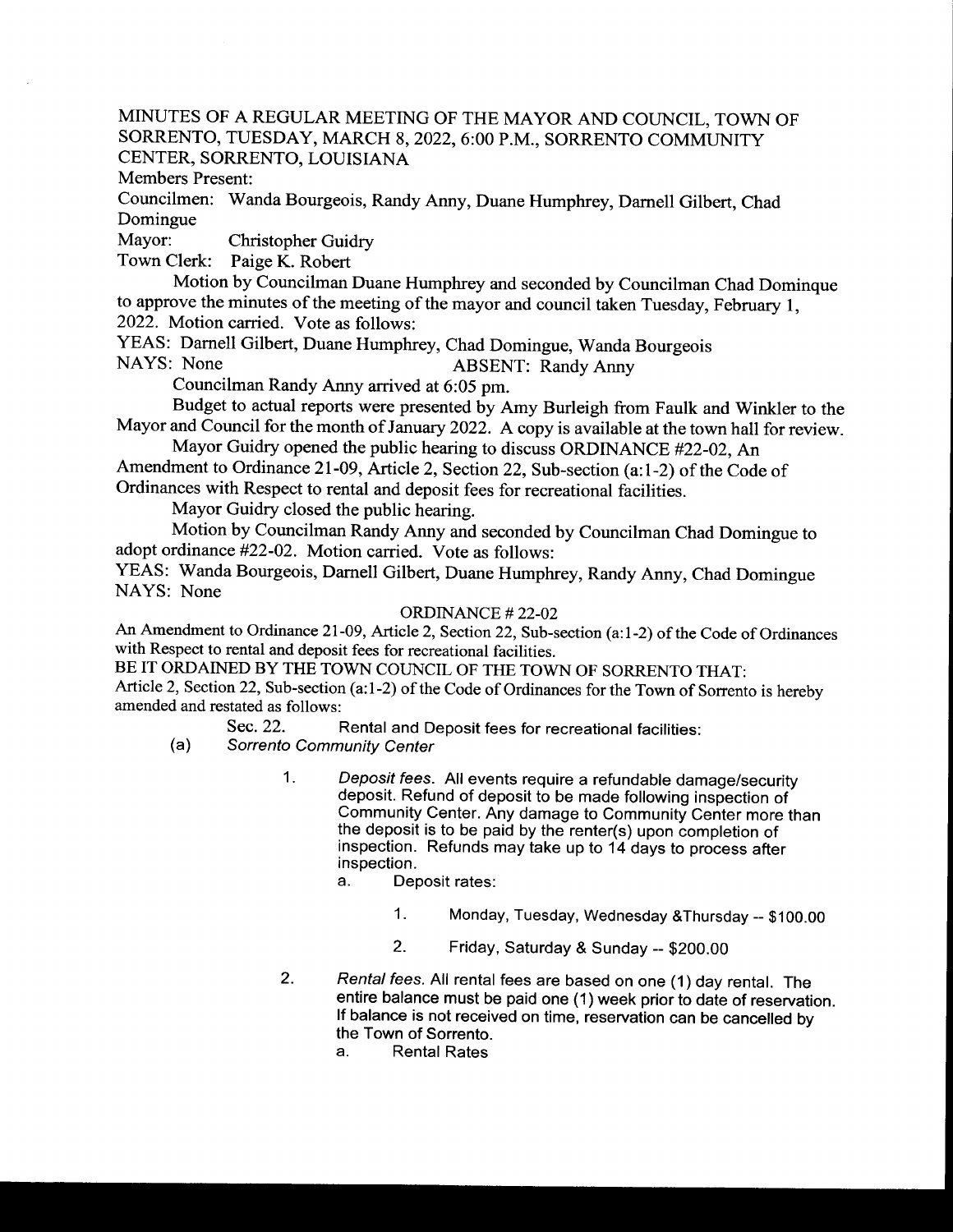- 1. Monday, Tuesday, Wednesday & Thursday -- \$200.00
- 2. Friday, Saturday & Sunday -- \$400.00

This ordinance was introduced on February 1, 2022, by Councilman Randy Anny. A public hearing having been duly held, the title read, and the ordinance considered, on motion by Councilman Randy Anny, seconded by Councilman Chad Domingue, a record vote was had as follows:

YEAS: Wanda Bourgeois, Darnell Gilbert, Duane Humphrey, Randy Anny, Chad Domingue NAYS: None

ABSTAINED: None

ABSENT: None

Whereupon the presiding officer declared the ordinance duly adopted on the 8th day of March 2022.

Motion by Councilman Randy Anny and seconded by Councilman Chad Domingue to proclaim March 2022 as Flood Awareness Month. Motion carried. Vote as follows: YEAS: Darnell Gilbert, Duane Humphrey, Randy Anny, Chad Domingue, Wanda Bourgeois NAYS: None

#### Proclamation

WHEREAS, The Amite River Basin has been substantially affected by floods in the past and can be expected to be affected in the future, and

WHEREAS, Some of the most devastating floods occur during the spring season of the year; and

WHEREAS, The citizens, communities and parishes within the Amite River Basin have suffered substantial losses during those floods; and

WHEREAS, The citizens and individual property owners should be aware of the measure which can be taken by himself or through government to reduce the risk of flood losses,

NOW, THEREFORE, I, Mayor Christopher Guidry of Sorrento, Louisiana do hereby proclaim **MARCH 2022** 

#### FLOOD AWARENESS MONTH

IN WITNESS WHEREOF, I have set my hand and caused to be affixed the official Seal of the Town of Sorrento, Louisiana, on this the 8th day of March 2022.

Motion by Councilman Chad Domingue and seconded by Councilman Randy Anny to declare the F150 Ford truck VIN# 5917 as surplus. Motion carried. Vote as follows: YEAS: Duane Humphrey, Randy Anny, Chad Domingue, Wanda Bourgeois, Darnell Gilbert NAYS: None

Councilman Chad Domingue introduced Ordinance #22-03, An Amendment to Section 17-4032. Streets: Construction Standards. Item B.3. to read as follows:

3. Streets with subsurface drainage twenty- seven (27') feet wide with two ( 2") inch asphalt concrete wearing course and <sup>a</sup> four (4") inch asphalt concrete binder course on <sup>a</sup> minimum of ten  $(10")$  inch lime treated soil- cement base at least twenty-three  $(23')$  feet wide with concrete curb and gutters;

A public hearing was called for the next meeting ofthe mayor and council on April 12, <sup>2022</sup> at 6: <sup>00</sup> pm at the Sorrento Community Center to discuss adoption ofthis ordinance.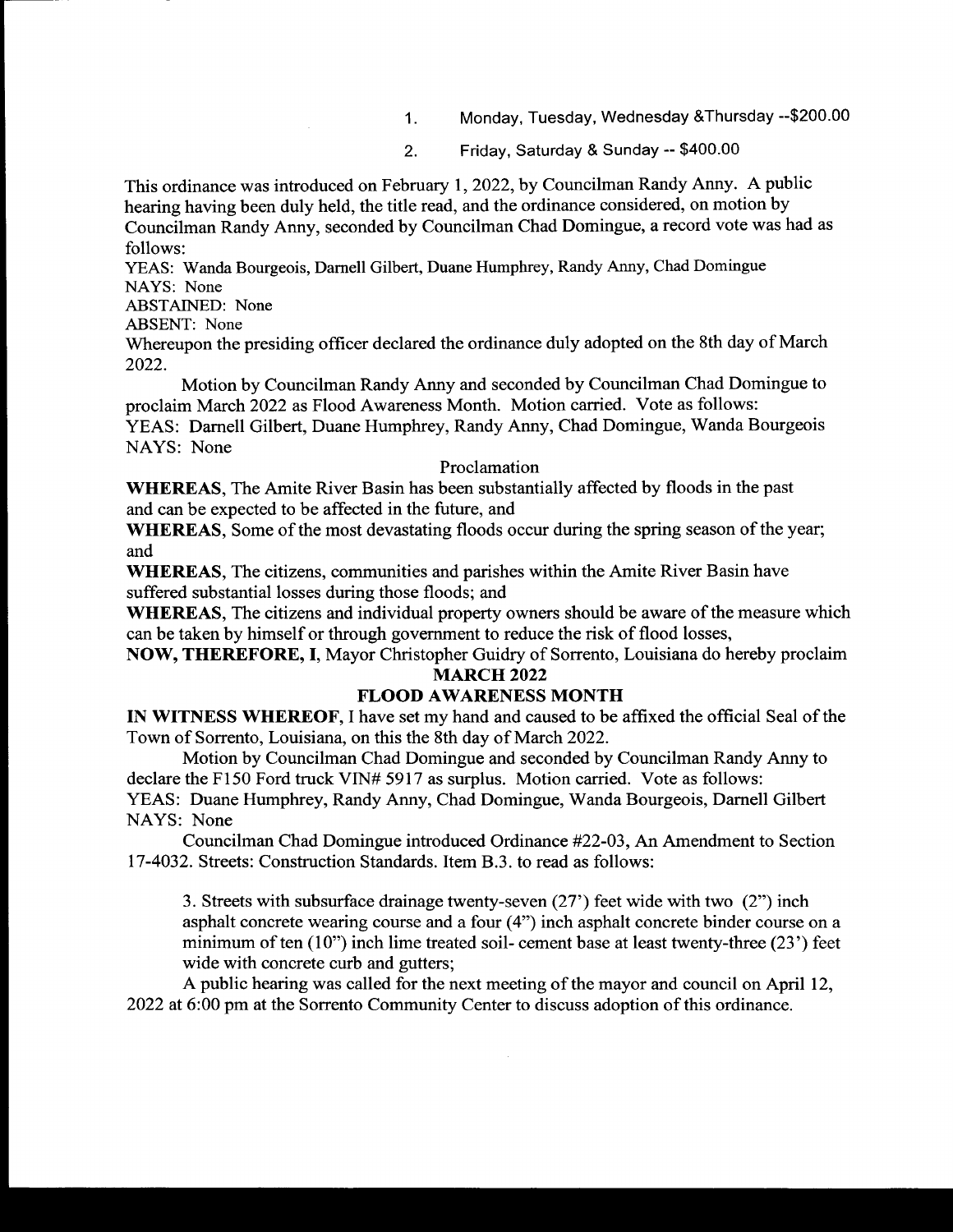Upon recommendation by the Planning and Zoning Commission a motion by Councilman Randy Anny and seconded by Councilman Chad Domingue to approve the Simple Division for Henry Schexnayder and Roddy Road Properties, LLC for property located on John LeBlanc Blvd. Motion carried. Vote as follows:

YEAS: Randy Anny, Chad Domingue, Wanda Bourgeois, Darnell Gilbert, Duane Humphrey NEAS: None

ABSENT: None

There being no further business to be brought before the Mayor and Council, on motion duly made and seconded, the meeting was adjourned.

Paige K. Robert

Paige K. Robert, Town Clerk Stopher Guidry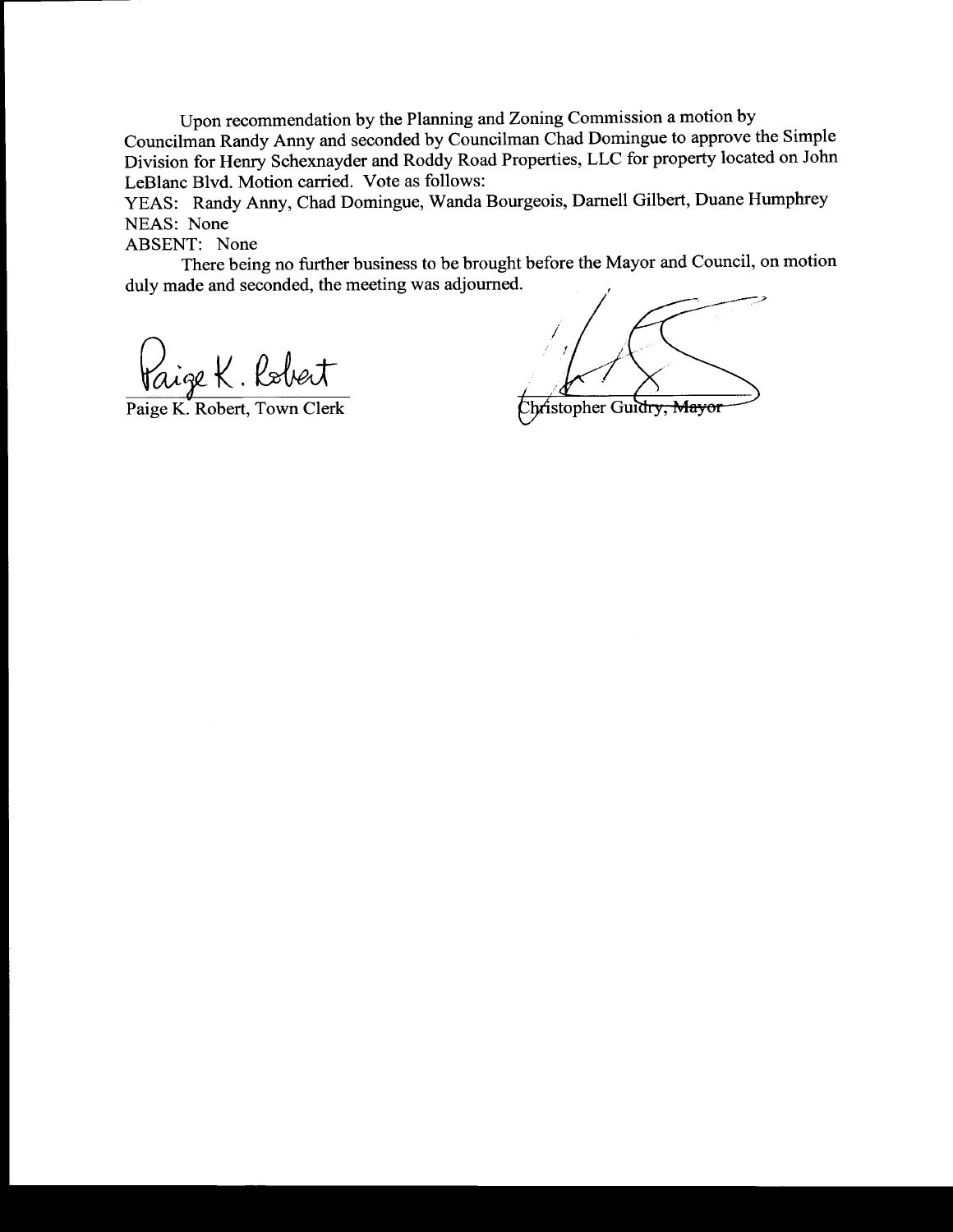Mayor Pro- Tem Kay Prado Assistant Town Clerk



Darnell Gilbert

# Proclamation

WHEREAS, The Amite River Basin has been substantially affected by floods in the past and can be expected to be affected in the future, and

WHEREAS, Some of the most devastating floods occur during the spring season of the year; and

WHEREAS, The citizens, communities and parishes within the Amite River Basin have suffered substantial losses during those floods; and

WHEREAS, The citizens and individual property owners should be aware of the measure which can be taken by himself or through government to reduce the risk of flood losses,

NOW, THEREFORE, I, Mayor Christopher Guidry of Sorrento, Louisiana do hereby proclaim

## **MARCH 2022** FLOOD AWARENESS MONTH

IN WITNESS WHEREOF, I have set my hand and caused to be affixed the official Seal of the Town of Sorrento, Louisiana, on this the 8th day of March 2022.

 $\text{APPR}\left(\text{V}\right)$ :

Rebert Marian Christopher Guidry, Mayor



PO Box 65 | 8173 Main Street | Sorrento, LA 70778 Phone: (225) 675-5337 | Fax: (225) 675-8745 | info@sorrentola.gov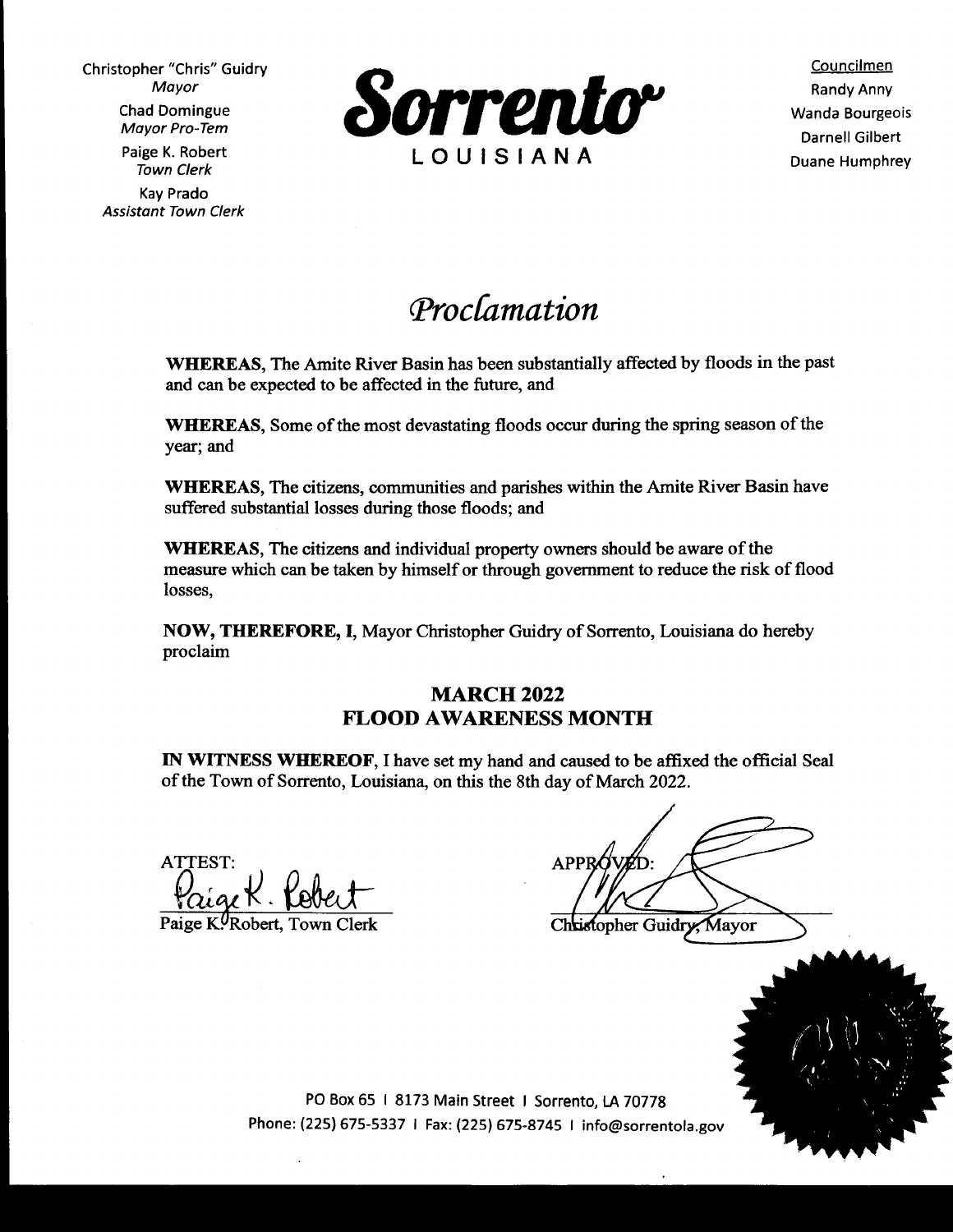

## FINANCIAL STATEMENTS

January 31, 2022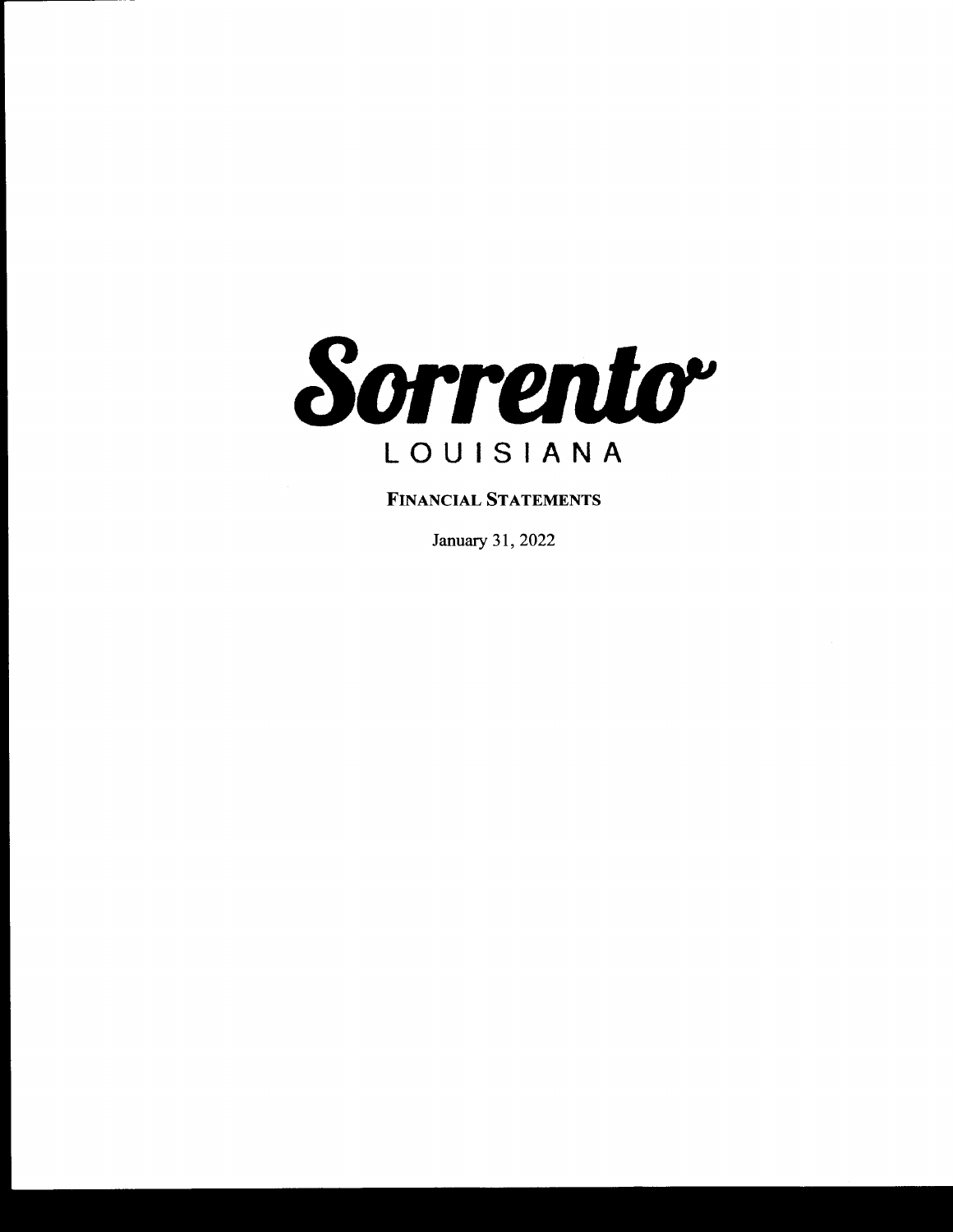#### Town of Sorrento Key stats January 31, 2022

| 1) Cash position                                                                                                                            | <b>Total</b>                 | <b>Restricted</b>                                        |      | Unrestricted                              |                                  | Change from June 30th<br>Restricted           | Unrestricted      |
|---------------------------------------------------------------------------------------------------------------------------------------------|------------------------------|----------------------------------------------------------|------|-------------------------------------------|----------------------------------|-----------------------------------------------|-------------------|
| January 31, 2022                                                                                                                            | \$<br>1,123,195              | 439,124<br>- \$                                          | - \$ | 684,071                                   |                                  |                                               |                   |
| June 30, 2021<br>June 30, 2020                                                                                                              | 730,632<br>682,588           | 109,571<br>253,713                                       |      | 621,061<br>428,875                        |                                  | 329,553<br>185,411                            | 63,010<br>255,196 |
| Restricted breakdown                                                                                                                        |                              |                                                          |      |                                           |                                  |                                               |                   |
| American Rescue Plan Grant<br>Recreation<br>Senior citizen programs<br>Public safety - fire<br>Public safety - police - restricted<br>Other |                              | 315,114<br>51,489<br>42,250<br>16,476<br>2,651<br>11,144 |      |                                           |                                  |                                               |                   |
| 2) Revenue trends                                                                                                                           |                              |                                                          |      |                                           |                                  |                                               |                   |
| Sales tax                                                                                                                                   | <b>FYE</b>                   |                                                          |      | <b>General Fund</b><br><b>Collections</b> |                                  | <b>Rest. Fund</b><br><b>Collections</b>       |                   |
|                                                                                                                                             | 2022<br>2021<br>2020<br>2019 |                                                          | \$   | 456,259<br>606,952<br>576,720<br>535,232  | 5%<br>7%                         | \$<br>80,516<br>107,109<br>101,774<br>94,416  | 5%<br>7%          |
|                                                                                                                                             | 2022 budget                  |                                                          | s    | 575,000                                   | 79.3%                            | 97,500                                        | 82.6%             |
| <b>Utility charges</b>                                                                                                                      | <b>FYE</b>                   |                                                          |      | <b>Sewer</b>                              |                                  | Garbage                                       |                   |
|                                                                                                                                             | 2022<br>2021<br>2020<br>2019 |                                                          | \$   | 35,934<br>58,482<br>57,862<br>57,915      | 1%<br>$0\%$                      | \$<br>78,432<br>127,022<br>124,896<br>121,310 | 2%<br>3%          |
|                                                                                                                                             | 2022 budget                  |                                                          | s    | 60,000                                    | 59.9%                            | 130,000<br>\$                                 | 60.3%             |
| 3) Utility receivable aging                                                                                                                 | Total                        | Current                                                  |      | 30 days                                   | 60 days                          | 90 days                                       | 120 days          |
| Amount owed - 01/31/2022                                                                                                                    | \$<br>17,338                 | \$<br>12,839                                             | \$   | (436)                                     | (973)<br>$\overline{\mathbf{z}}$ | \$<br>261                                     | 5,647<br>\$       |
| Amount owed - 06/30/2021                                                                                                                    | \$<br>14,684                 | \$<br>13,104                                             | \$   | (2,723)                                   | (501)<br>-\$                     | \$<br>(93)                                    | 4,896<br>\$       |
| Amount owed - 06/30/2020                                                                                                                    | 19,200                       | \$<br>14,984                                             | \$   | $(2,140)$ \$                              | 981                              | 768<br>\$                                     | 4,608<br>\$       |

Amount owed - 06/30/2019 15, 303 \$ 12, 716 \$ (2, 226) \$ 526 \$ (573) \$ 4,860

#### 4) Profitabiliy- operating cash flows

|                                                                     | General Fund          | Restricted      |              |                 |   |           |
|---------------------------------------------------------------------|-----------------------|-----------------|--------------|-----------------|---|-----------|
| <b>FYE 2022</b><br>Surplus (deficit)                                | \$<br>168,072 \$      | 16,794          |              |                 |   |           |
| Capital outlay activity, net of grants and proceeds<br>Depreciation | (24, 480)             | -               |              |                 |   |           |
| Operating cash flows                                                | 143,593               | 16,794          |              |                 |   |           |
| Utility                                                             | 2022B                 | <b>YTD 2022</b> | 2021         | 2020            |   | 2019      |
| Operating deficit                                                   | \$<br>$(106, 800)$ \$ | 67.886 \$       | 37.722 \$    | 36,969          | S | (96, 503) |
| Capital outlay activity, net of grants and proceeds                 | 20,000                | (82, 183)       | (126, 392)   | (130, 198)      |   |           |
| Proceeds from Legal Settlement                                      |                       | (77,500)        |              | (526)           |   |           |
| Depreciation                                                        | 85,000                | 49.583          | 80,000       | (13,500)        |   | 85,000    |
| <b>Net</b>                                                          | $(1,800)$ \$          | $(42, 213)$ \$  | $(8,669)$ \$ | $(106, 730)$ \$ |   | (11, 503) |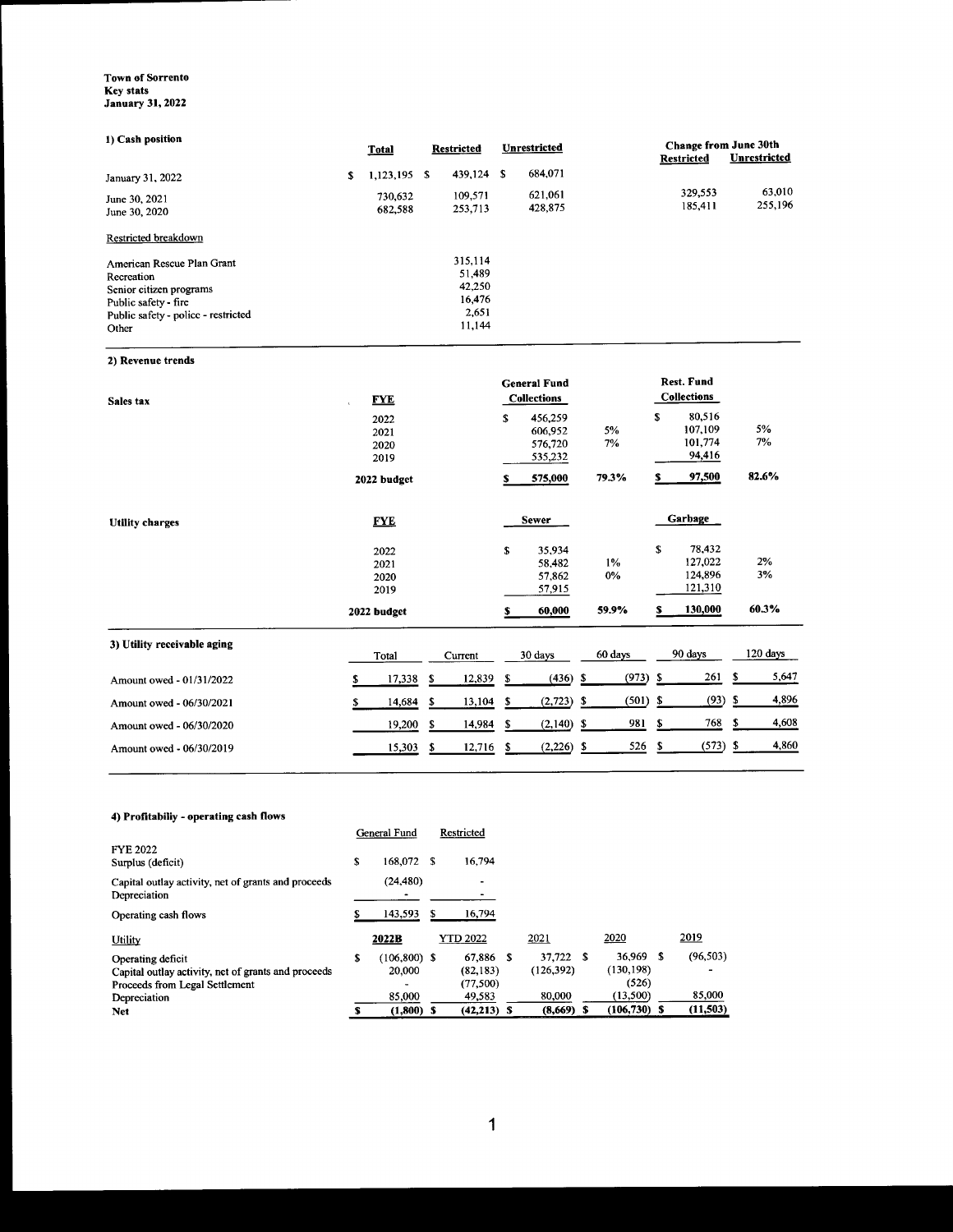#### Town of Sorrento **Overview** January 31, 2022

|                                            | YTD as of      | Current Year - FYE 2021/2022 |                |                        |             |
|--------------------------------------------|----------------|------------------------------|----------------|------------------------|-------------|
|                                            | 1/31/2021      | Actual                       | <b>Budget</b>  | Remaining              | % of budget |
| General:                                   |                |                              |                |                        |             |
| Sales tax                                  | 344,080<br>\$  | 456,259<br>\$                | \$<br>575,000  | 118,741<br>\$          |             |
| Property tax                               | 69,934         | 71,674                       | 72,000         | 326                    |             |
| Franchise fees                             | 56,435         | 75,842                       | 92,500         | 16,658                 |             |
| <b>Beer Tax</b>                            | 2,373          | 1,559                        | 3,000          | 1,441                  |             |
| Licenses and permits                       | 13,419         | 27,263                       | 101,300        | 74,037                 |             |
| <b>Charges for Services</b>                | 5,155          | $\omega$                     | 11,500         | 11,500                 |             |
| Fines                                      | 2,295          | 1,854                        | 4,000          | 2,146                  |             |
| Planning & Zoning                          | $\blacksquare$ | 22,573                       |                | (22, 573)              |             |
| Intergovernmental grants - Operational     | 21,633         | 655                          | 6,000          | 5,345                  |             |
| Intergovernmental grants - Capital         | 28,080         |                              |                | (10, 325)              |             |
| State tourism grant                        |                | 10,325                       |                | 20,250                 |             |
| Transfers In                               | 24,267         | 17,150                       | 37,400         |                        |             |
| Proceeds from sale of assets               |                | 13,500                       | 1,000          | 957                    |             |
| Other                                      | 8,863          | 43                           |                |                        | 77%         |
| <b>Total revenue</b>                       | 576,534        | 698,696                      | 903,700        | 218,504                |             |
| Administration                             | 154,049        | 170,930                      | 259,100        | 88,170                 |             |
| Police                                     | 216,184        | 213,455                      | 366,500        | 153,045                |             |
| <b>Streets</b>                             | 201,404        | 146,239                      | 267,200        | 120,961                |             |
| Capital outlay                             | 58,247         |                              | 40,000         | 40,000                 |             |
| <b>Total expenditures</b>                  | 629,884        | 530,624                      | 932,800        | 402,176                | 57%         |
| <b>Restricted:</b>                         |                |                              |                |                        |             |
| Sales tax                                  | 60,720         | 80,516                       | 97,500         | 16,984                 |             |
| Other                                      | 2,371          | 21,737                       | 13,400         | (8, 337)               |             |
| <b>Total revenue</b>                       | 63,091         | 102,253                      | 110,900        | 8,647                  | 92%         |
|                                            |                |                              |                |                        |             |
| Fire                                       | 17,008         | 40,887                       | 32,500         | (8, 387)               |             |
| Senior citizen programs                    | 15,711         | 16,701                       | 30,000         | 13,299                 |             |
| Recreation - Community Center              | 22,189         | 18,909                       | 25,800         | 6,891                  |             |
| Transfer Out                               | 12,133         | 8,575                        | 20,800         | 12,225                 |             |
| Other                                      | 154            | 387                          | 500            | 113                    |             |
| Capital outlay                             | 3,359          |                              | $\blacksquare$ | $\blacksquare$         |             |
| <b>Total expenditures</b>                  | 70,554         | 85,459                       | 109,600        | 24,141                 | 78%         |
| <b>Utility Fund:</b>                       |                |                              |                |                        |             |
| Garbage                                    | 74,170         | 78,230                       | 130,000        | 51,770                 |             |
| Sewer                                      | 34,094         | 35,846                       | 60,000         | 24,154                 |             |
| Sewer Grant                                | 3,100          | 82,183                       |                | (82, 183)              |             |
| Proceeds from Legal Settlement             | $\overline{a}$ | 77,500                       |                | (77, 500)              |             |
| Other                                      | 7,461          | 7,976                        | 11,150         | 3,174                  |             |
| <b>Total revenue</b>                       | 118,826        | 281,735                      | 201,150        | (80, 585)              | 140%        |
| Garbage                                    | 70,314         | 75,290                       | 115,000        | 39,710                 |             |
| Sewer maintenance                          | 20,751         | 68,650                       | 25,000         | (43, 650)              |             |
| Sewer operating costs                      | 14,258         | 8,590                        | 40,000         | 31,410                 |             |
| Depreciation                               | 46,667         | 49,583                       | 85,000         | 35,417                 |             |
| <b>Transfer Out</b>                        | 12,133         | 8,575                        | 18,700         | 10,125                 |             |
| Capital outlay                             |                |                              | 20,000         | 20,000                 |             |
| Other                                      | 2,124          | 3,161                        | 4,250          | 1,089                  |             |
| <b>Total expenditures</b>                  | 166,248        | 213,849                      | 307,950<br>S   | $\mathbf{s}$<br>94,101 | 69%         |
| Total:                                     |                |                              |                |                        |             |
| <b>Inflows</b>                             | 758,451        | 1,082,685                    |                |                        |             |
| Outflows                                   | 866,685        | 829,932                      |                |                        |             |
| <b>Net</b>                                 | (108, 234)     | 252,753                      |                |                        |             |
| Depreciation                               | 46,667         | 49,583                       |                |                        |             |
| Capital outlay, net of grants and proceeds | 30,426         | (93, 163)                    |                |                        |             |
| Proceeds from Legal Settlement             |                | (77, 500)                    |                |                        |             |
| Proceeds from Sale of Assets               | 21,685         | (13,500)                     |                |                        |             |

Operating, net 5 (9,457) 5 118, 173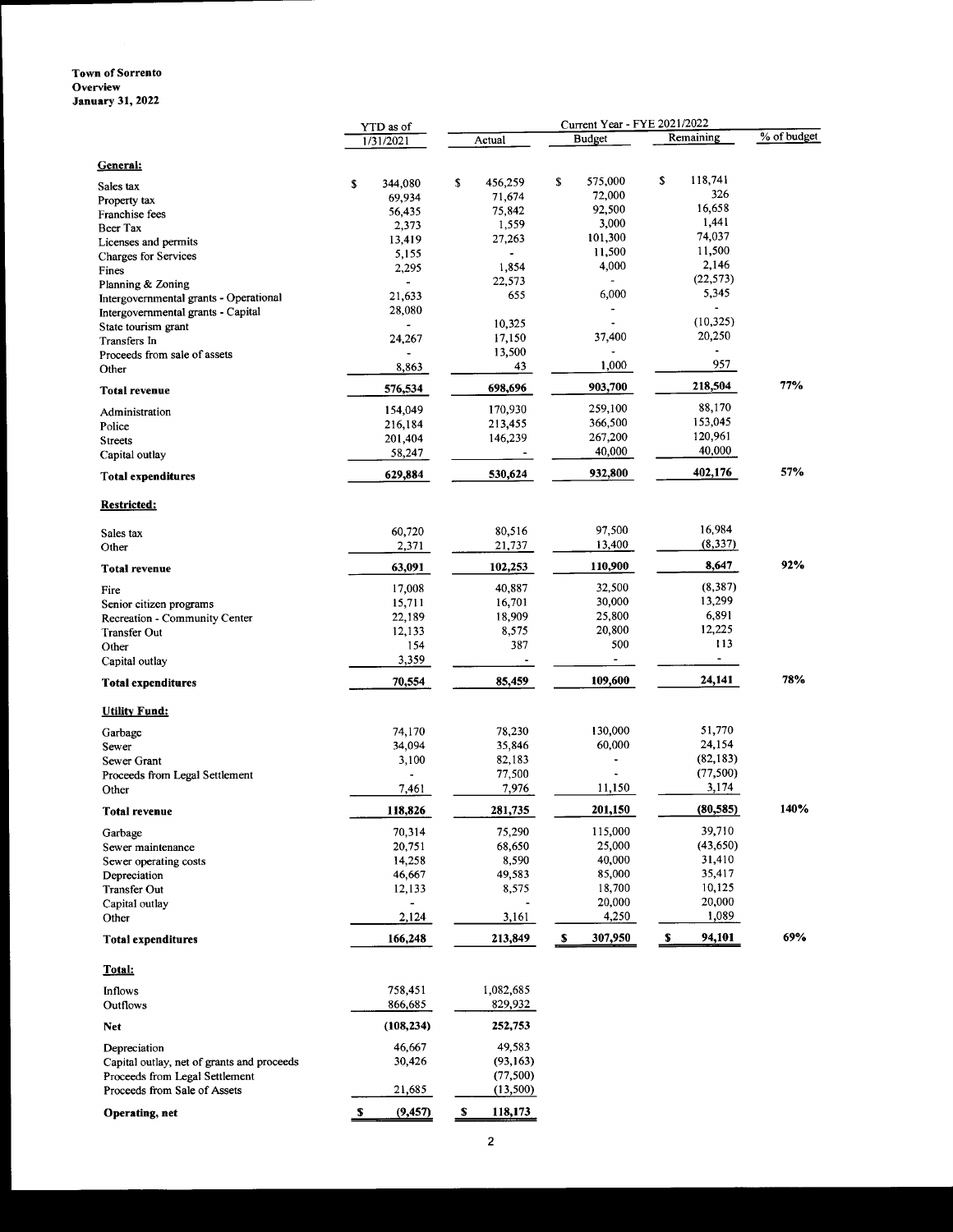### Town of Sorrento Sales and use tax collections Monthly analysis

|                             |                           |           |    |           | $\%$       |                   |
|-----------------------------|---------------------------|-----------|----|-----------|------------|-------------------|
| <b>General Fund</b>         |                           | 2020/2021 |    | 2021/2022 | change     |                   |
| July                        | \$                        | 45,661    | S. | 68,212    | 49.4%      |                   |
| August                      |                           | 46,237    |    | 62,855    | 35.9%      |                   |
| September                   |                           | 44,149    |    | 59,544    | 34.9%      |                   |
| October                     |                           | 49,239    |    | 50,149    | 1.8%       |                   |
| November                    |                           | 55,008    |    | 65,519    | 19.1%      |                   |
| December                    |                           | 48,054    |    | 70,344    | 46.4%      |                   |
| January                     |                           | 55,732    |    | 79,636    | 42.9%      |                   |
| February                    |                           | 54,201    |    |           | $-100.0\%$ |                   |
| March                       |                           | 42,238    |    |           | $-100.0\%$ |                   |
| April                       |                           | 36,101    |    |           | $-100.0\%$ |                   |
| May                         |                           | 66,767    |    |           | $-100.0\%$ |                   |
| June                        |                           | 63,565    |    |           | $-100.0\%$ |                   |
|                             | $\boldsymbol{\mathsf{S}}$ | 606,952   | \$ | 456,259   |            |                   |
| Prior year to date          |                           |           | \$ | 344,080   |            | 32.6% YoY Change  |
| <b>FYE 2021/2022 Budget</b> |                           |           | \$ | 575,000   |            | 79.3% % of Budget |

|                             |               |              | $\%$       |                   |
|-----------------------------|---------------|--------------|------------|-------------------|
| <b>Restricted Fund</b>      | 2020/2021     | 2021/2022    | change     |                   |
| July                        | \$<br>8,058   | \$<br>12,037 | 49.4%      |                   |
| August                      | 8,159         | 11,092       | 35.9%      |                   |
| September                   | 7,791         | 10,508       | 34.9%      |                   |
| October                     | 8,689         | 8,850        | 1.8%       |                   |
| November                    | 9,707         | 11,562       | 19.1%      |                   |
| December                    | 8,480         | 12,414       | 46.4%      |                   |
| January                     | 9,835         | 14,053       | 42.9%      |                   |
| February                    | 9,565         |              | $-100.0\%$ |                   |
| March                       | 7,454         |              | $-100.0\%$ |                   |
| April                       | 6,371         |              | $-100.0\%$ |                   |
| May                         | 11,782        |              | $-100.0\%$ |                   |
| June                        | 11,217        |              | $-100.0\%$ |                   |
|                             | \$<br>107,109 | \$<br>80,516 |            |                   |
| Prior year to date          |               | \$<br>60,720 |            | 32.6% YoY Change  |
| <b>FYE 2021/2022 Budget</b> |               | \$<br>97,500 |            | 82.6% % of Budget |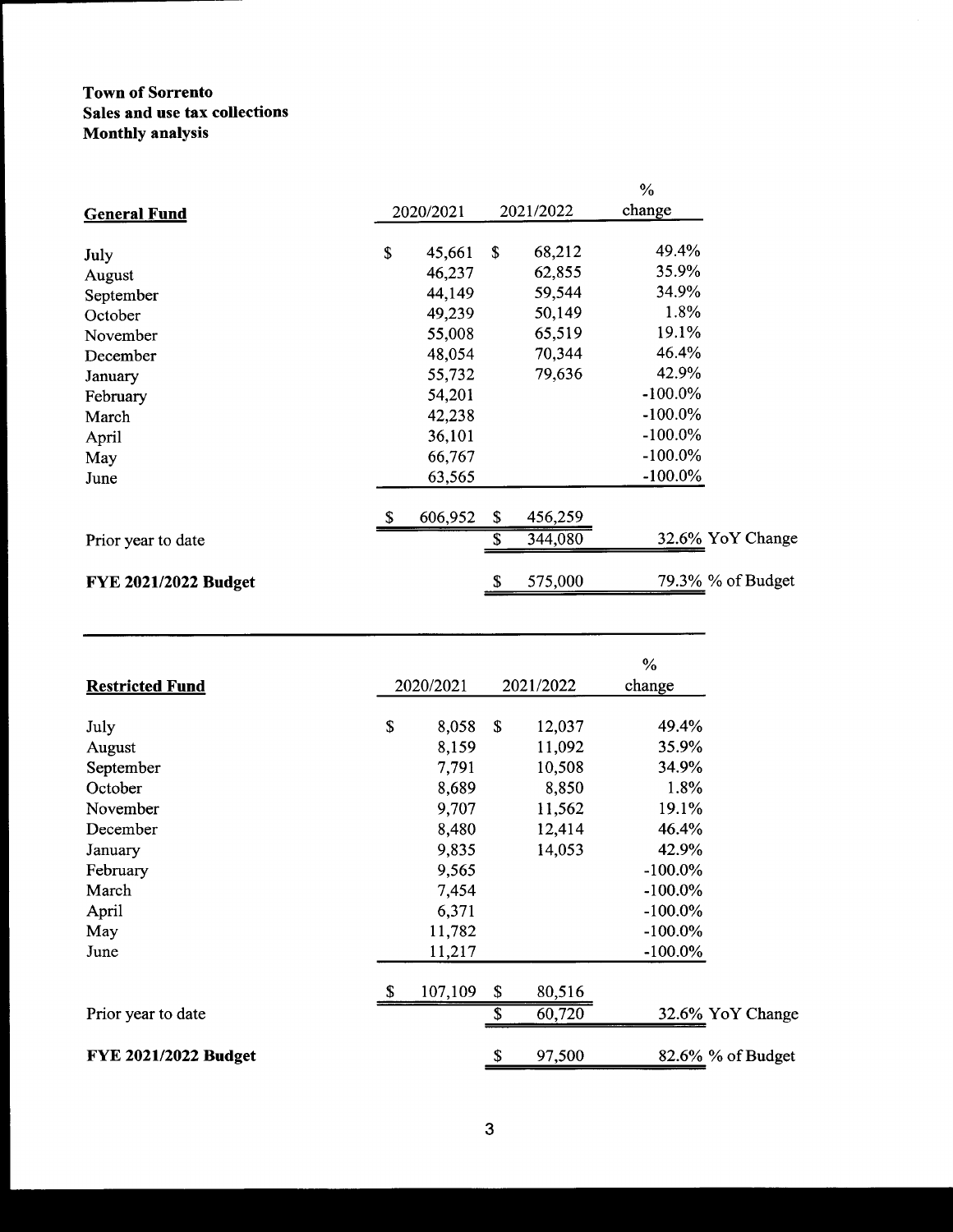#### Town of Sorrento Utility charges& collections Monthly analysis

| <b>Sewer fees</b>           | <b>Users</b> |   | Charges |             | Collections | Variance        |
|-----------------------------|--------------|---|---------|-------------|-------------|-----------------|
| July                        | 200S         |   | 4,902   | -S          | 5,174       | \$<br>272       |
| August                      | 199          |   | 4,902   |             | 4,397       | (505)           |
| September                   | 200          |   | 4,922   |             | 5,683       | 761             |
| October                     | 203          |   | 4,982   |             | 6,094       | 1,112           |
| November                    | 203          |   | 5,002   |             | 3,530       | (1, 472)        |
| December                    | 202          |   | 5,601   |             | 5,815       | 214             |
| January                     | 204          |   | 5,623   |             | 5,238       | (385)           |
| February                    |              |   |         |             |             | $\qquad \qquad$ |
| March                       |              |   |         |             |             | -               |
| April                       |              |   |         |             |             |                 |
| May                         |              |   |         |             |             |                 |
| June                        |              |   |         |             |             |                 |
|                             |              | S | 35,934  | $\mathbf S$ | 35,931      | \$<br>(3)       |
| <b>FYE 2021/2022 Budget</b> |              |   |         |             | 60,000      | 60% % of Budget |

| <b>Garbage fees</b>         | Users  |    | Charges |                    | Collections | $\%$<br>Variance |
|-----------------------------|--------|----|---------|--------------------|-------------|------------------|
| July                        | 558 \$ |    | 10,624  | $\mathbf{\hat{s}}$ | 10,061      | \$<br>(563)      |
| August                      | 547    |    | 10,580  |                    | 9,220       | (1,360)          |
| September                   | 548    |    | 10,624  |                    | 11,755      | 1,131            |
| October                     | 550    |    | 11,684  |                    | 10,528      | (1, 156)         |
| November                    | 553    |    | 11,664  |                    | 10,352      | (1,312)          |
| December                    | 553    |    | 11,592  |                    | 12,400      | 808              |
| January                     | 558    |    | 11,664  |                    | 13,727      | 2,063            |
| February                    |        |    |         |                    |             |                  |
| March                       |        |    |         |                    |             |                  |
| April                       |        |    |         |                    |             |                  |
| May                         |        |    |         |                    |             |                  |
| June                        |        |    |         |                    |             |                  |
|                             |        | S  | 78,432  | \$                 | 78,043      | \$<br>(389)      |
| <b>FYE 2021/2022 Budget</b> |        |    |         |                    | 130,000     | 60% % of Budget  |
| Collection rate             |        | \$ | 114,366 | \$                 | 113,974     | 100%             |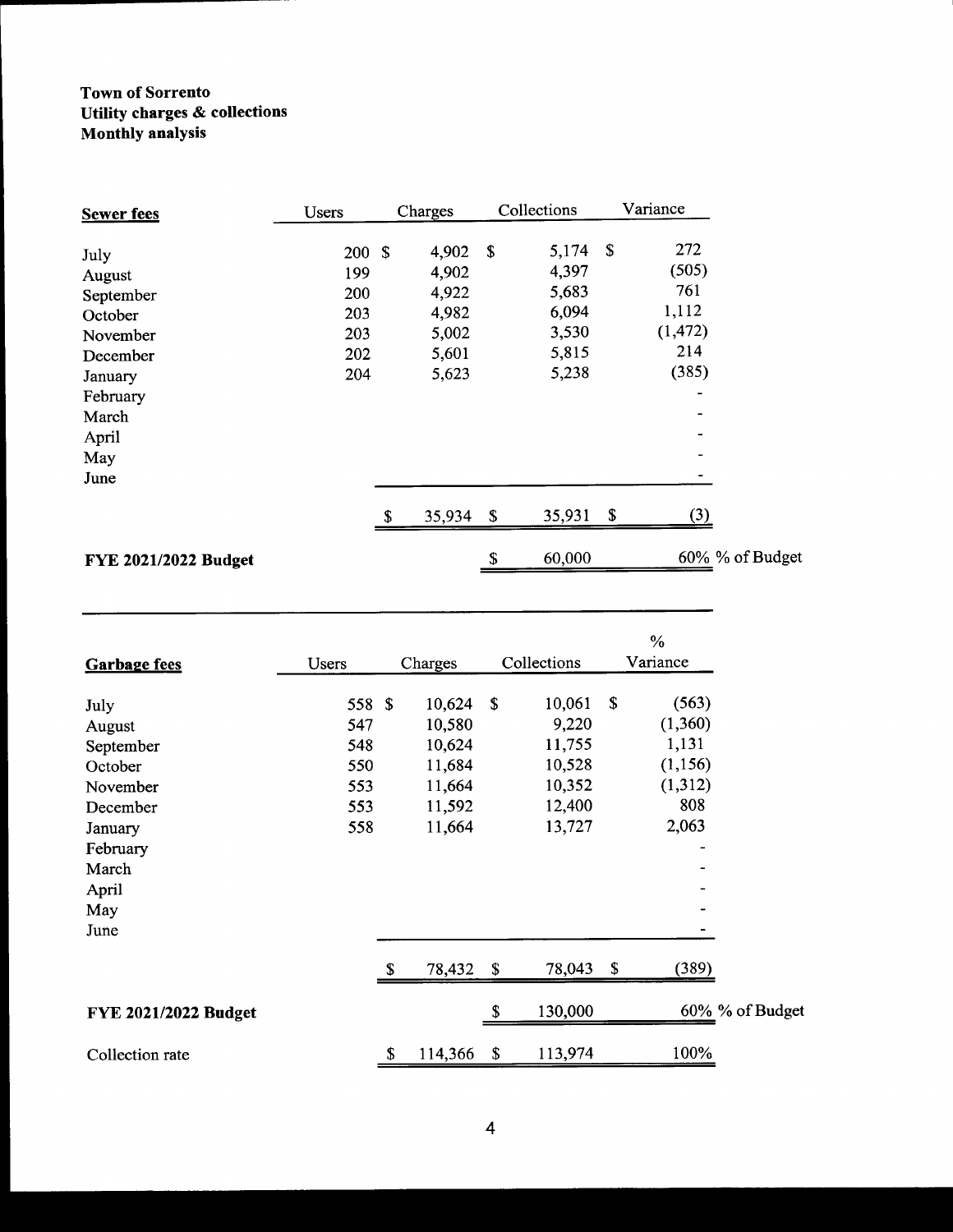## General Fund

|                                             | Jan 31, 22    |
|---------------------------------------------|---------------|
| <b>ASSETS</b>                               |               |
| <b>Current Assets</b>                       |               |
| Checking/Savings                            |               |
| 10000 · Bank Accounts                       |               |
| 10100 · Hancock Whitney Bank General        | 457,754.01    |
| 10200 · LAMP Savings Account                | 178,615.73    |
| Total 10000 · Bank Accounts                 | 636, 369. 74  |
| <b>Total Checking/Savings</b>               | 636,369.74    |
| <b>Other Current Assets</b>                 |               |
| 13100 · Accounts Receivable-Manual          |               |
| 13200 · Allowance for Accounts Receivab     | $-100,000.00$ |
| 13100 Accounts Receivable-Manual - Other    | 146,735.00    |
| Total 13100 · Accounts Receivable-Manual    | 46,735.00     |
| $14000 \cdot$ Cash Drawer                   |               |
| $14100 \cdot$ Cash Box                      | 150.00        |
| Total 14000 · Cash Drawer                   | 150.00        |
| <b>Total Other Current Assets</b>           | 46,885.00     |
| <b>Total Current Assets</b>                 | 683,254.74    |
| <b>Other Assets</b>                         |               |
| $18000 \cdot$ Due from other gov't agencies | 69,032.00     |
| <b>Total Other Assets</b>                   | 69,032.00     |
| <b>TOTAL ASSETS</b>                         | 752,286.74    |
| <b>LIABILITIES &amp; EQUITY</b>             |               |
| Liabilities                                 |               |
| <b>Current Liabilities</b>                  |               |
| <b>Accounts Payable</b>                     |               |
| 20000 · Accounts Payable                    | 38,244.86     |
| <b>Total Accounts Payable</b>               | 38,244.86     |
| <b>Other Current Liabilities</b>            |               |
| 20100 · Accounts Payable-Manual             | 5,321.00      |
| $21000 \cdot$ Payroll Liabilities           | 22.00         |
| 24000 · Accrued Payroll Expense             | 782.31        |
| 25000 · Bail Bonds Payable                  | 14,011.50     |
| 27000 · Due to/from Restricted Fund         | $-44, 133.34$ |
| $28000 \cdot$ Due to/from Utility account   | $-21,625.64$  |
| <b>Total Other Current Liabilities</b>      | $-45,622.17$  |
| <b>Total Current Liabilities</b>            | $-7,377.31$   |
| <b>Total Liabilities</b>                    | $-7,377.31$   |
| Equity                                      |               |
| 31000 · Fund Balance - Unreserved           | 591,591.68    |
| Net Income                                  | 168,072.37    |
| <b>Total Equity</b>                         | 759,664.05    |
| TOTAL LIABILITIES & EQUITY                  | 752,286.74    |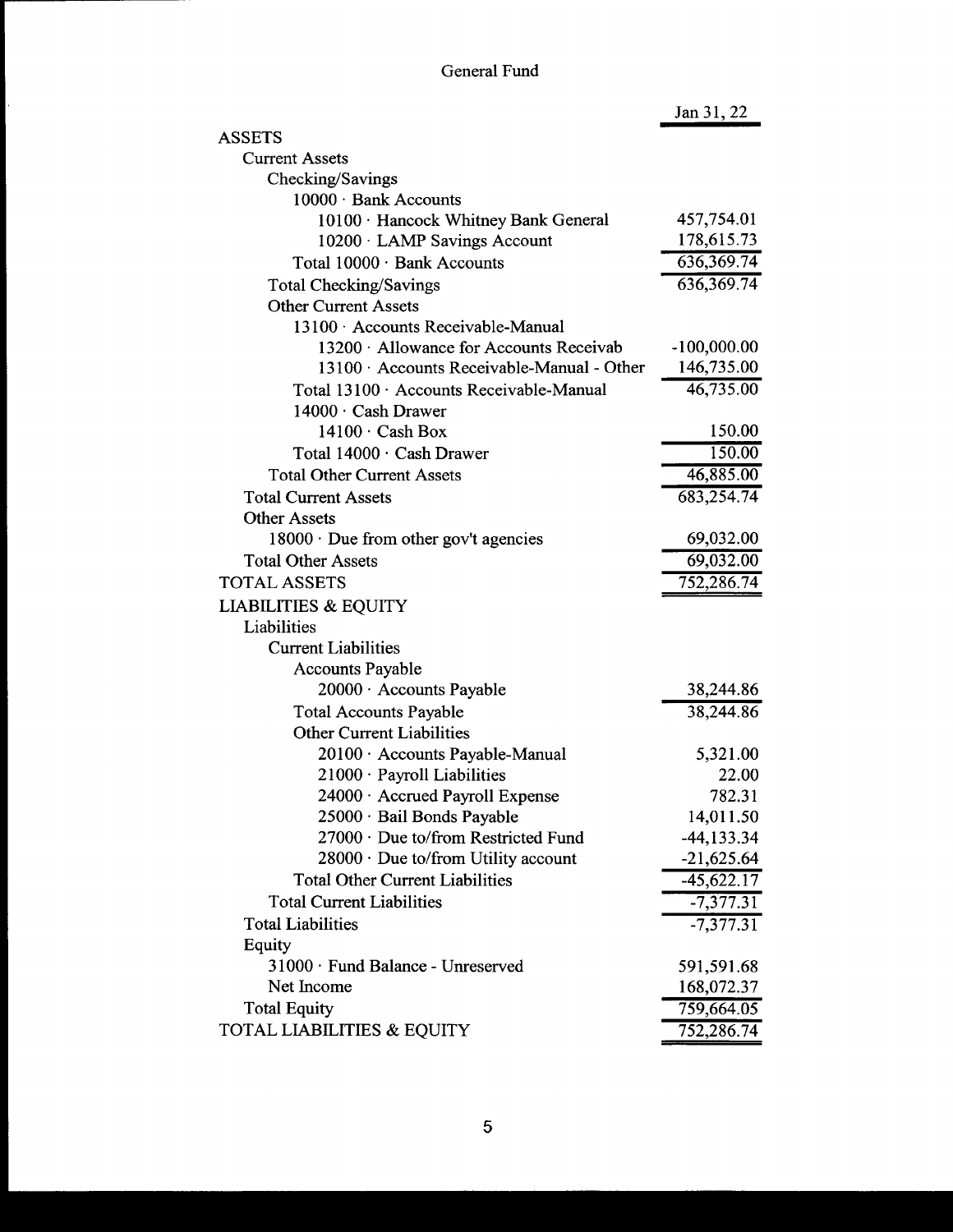|                                                  | Jan 22     | Jul '21 - Jan 22     |
|--------------------------------------------------|------------|----------------------|
| Ordinary Income/Expense                          |            |                      |
| Income                                           |            |                      |
| $40000 \cdot$ Fines & Forfeits                   |            |                      |
| 40100 · Court Costs                              | 86.00      | 278.71               |
| $40200 \cdot$ Fines                              | 704.00     | 1,575.20             |
| Total 40000 · Fines & Forfeits                   | 790.00     | 1,853.91             |
| 41000 General Gov. Misc. Income                  |            |                      |
| 41300 · FEMA Public Assistance Grant             |            | 654.65               |
| 41600 · State Tourism Grant                      | 5,862.74   | 10,325.19            |
| Total 41000 · General Gov. Misc. Income          | 5,862.74   | 10,979.84            |
| $44000 \cdot$ Licenses & Permits                 |            |                      |
| 44100 · Beer & Liquor Licenses                   | 989.06     | 989.06               |
| 44200 · Occupational Licenses                    | 4,357.96   | 25,949.34            |
| 44300 · Permits                                  | 25.00      | 325.00               |
| Total 44000 · Licenses & Permits                 | 5,372.02   | 27,263.40            |
| 45000 · Planning & Zoning Fees                   |            | 22,572.50            |
| $46000 \cdot \text{Taxes}$                       |            |                      |
| 46100 · Advalorem Taxes                          | 8,572.02   | 71,673.78            |
| $46200 \cdot$ Beer Tax                           |            | 1,559.09             |
| 46300 · Franchise Tax                            | 20,662.46  | 75,841.93            |
| 46400 · Sales and Use Tax                        | 79,635.97  | 456,258.60           |
| Total $46000 \cdot$ Taxes                        | 108,870.45 | 605,333.40           |
| 48000 · Interest Income                          | 8.05       | 43.19                |
| <b>Total Income</b>                              | 120,903.26 | 668,046.24           |
| Expense                                          |            |                      |
| 50000 · General Government                       |            |                      |
| $50300 \cdot$ Dues                               | 523.00     | 1,158.00             |
| 50400 · Insurance                                |            |                      |
| 50410 · Liability Ins                            | 703.76     | 4,926.32<br>2,252.92 |
| 50420 · Property and bonds                       | 128.07     | 940.52               |
| 50430 · Workers Comp.                            | 831.83     | 8,119.76             |
| Total 50400 · Insurance<br>50500 · Miscellaneous |            | 816.70               |
| 50600 · Office Expense                           |            |                      |
| 50610 · Planning & zoning                        |            | 1,581.78             |
| 50620 · Repairs & Maintenance                    | 977.75     | 2,718.69             |
| $50630 \cdot$ Supplies                           | 471.04     | 9,850.85             |
| 50640 · Telephone                                | 236.40     | 1,656.59             |
| 50650 · Utilities                                | 149.96     | 2,031.60             |
| $50660 \cdot$ Other                              |            | 195.00               |
| Total 50600 · Office Expense                     | 1,835.15   | 18,034.51            |
| 50700 · Professional Services                    |            |                      |
| $50710 \cdot$ Accounting Fees                    | 1,695.00   | 40,615.00            |
| 50720 Attorney Fees                              | 1,375.00   | 8,000.00             |
| $50730 \cdot$ Building Inspector                 |            | 2,825.00             |
| $50740 \cdot IT$ Services                        | 514.37     | 6,605.09             |
| 50750 · Payroll Fees                             | 335.50     | 1,447.50             |
| 50760 · Professional Services - Other            |            | 1,970.00             |
| Total 50700 · Professional Services              | 3,919.87   | 61,462.59            |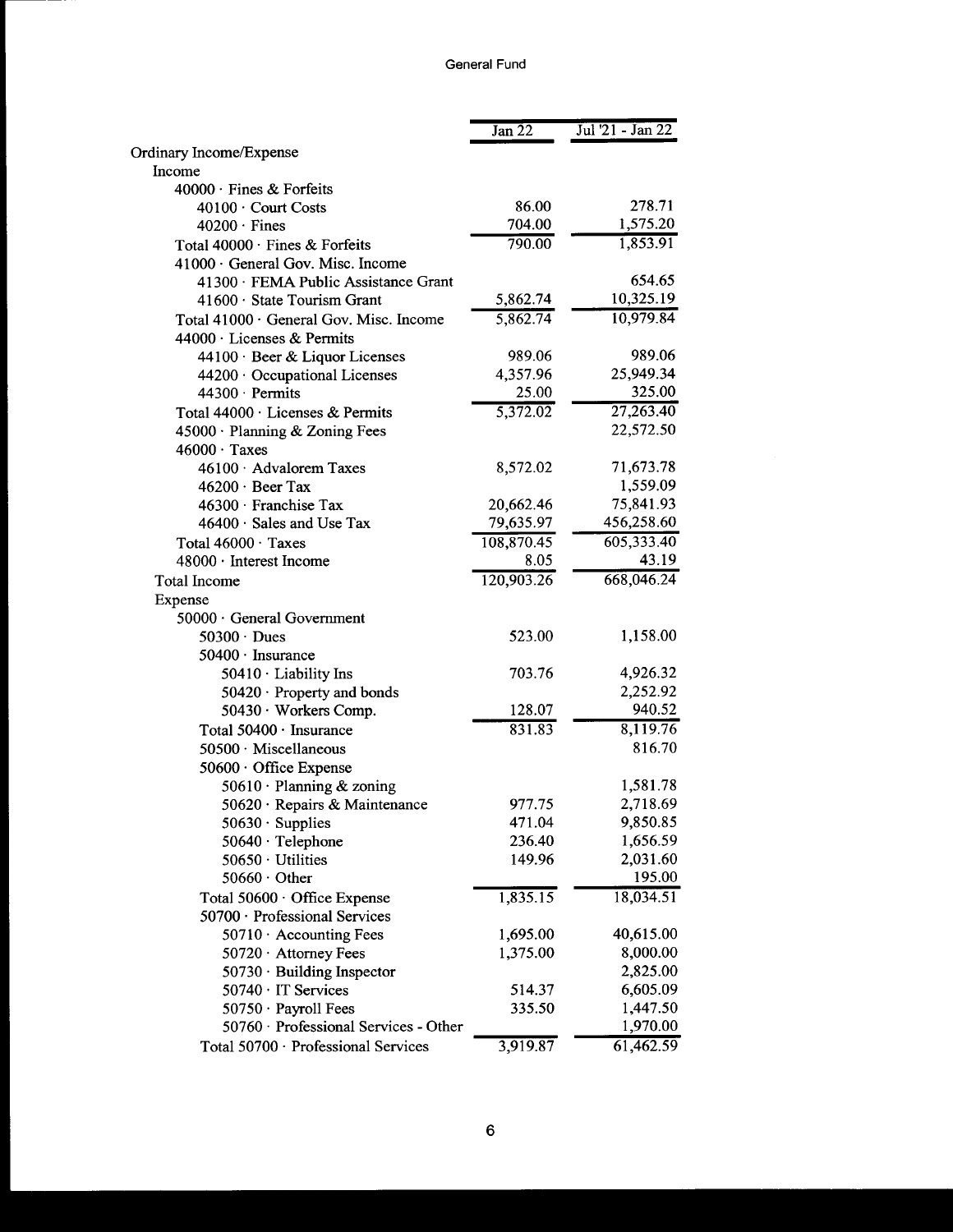#### General Fund

|                                      | Jan <sub>22</sub> | Jul '21 - Jan 22 |
|--------------------------------------|-------------------|------------------|
| 50800 $\cdot$ Office P/R Expense     |                   |                  |
| $50810 \cdot$ Admin                  | 7,484.41          | 60,967.39        |
| 50820 · Medicare                     | 108.50            | 883.84           |
| 50830 · Social Secuirty              | 463.92            | 4,433.55         |
| Total 50800 · Office P/R Expense     | 8,056.83          | 66,284.78        |
| 50900 · Tourism and Promotion        | 1,423.46          | 11,492.38        |
| 50999 · Bank Service fee             | 649.89            | 3,561.03         |
| Total 50000 · General Government     | 17,240.03         | 170,929.75       |
| 51000 · Highway & Streets            |                   |                  |
| 51500 · Engineering Fees             | 1,205.00          | 18,530.25        |
| $51600 \cdot$ Insurance              |                   |                  |
| $51610 \cdot$ Auto                   |                   | 2,337.17         |
| 51620 $\cdot$ Liability Ins.         | 521.87            | 6,181.22         |
| 51640 · Workers Comp                 | 521.30            | 3,771.10         |
| Total 51600 · Insurance              | 1,043.17          | 12,289.49        |
| 51700 · Operating                    |                   |                  |
| 51710 · Fuel Expense                 | 2,606.28          | 10,472.52        |
| $51720 \cdot Repairs$                |                   | 16,297.49        |
| $51730 \cdot$ Supplies               | 1,716.86          | 12,194.08        |
| 51740 · Telephone                    | 305.35            | 1,381.59         |
| 51750 · Utilities                    | 129.55            | 1,586.82         |
| Total $51700 \cdot$ Operating        | 4,758.04          | 41,932.50        |
| $51800 \cdot P/R$ Expense            |                   |                  |
| 51810 Salaries                       | 5,662.40          | 55,358.33        |
| 51820 · Medicare                     | 82.08             | 802.53           |
| $51830 \cdot$ Social Security        | 350.98            | 2,777.15         |
| Total 51800 · P/R Expense            | 6,095.46          | 58,938.01        |
| 51950 · Street Lights                |                   | 14,548.93        |
| Total 51000 · Highway & Streets      | 13,101.67         | 146,239.18       |
| 52000 · Public Safety                |                   |                  |
| General Expense                      |                   |                  |
| <b>Contract Expense</b>              |                   | 228.00           |
| <b>Total General Expense</b>         |                   | 228.00           |
| 52100 · Telephone                    | 472.80            | 3,313.17         |
| 52200 · Utilities                    |                   | 1,066.55         |
| 52800 · P/R Expense                  |                   |                  |
| 52810 · Salaries                     |                   | 243.98           |
| 52835 · Judge's Supplemental Pay     |                   | 487.86           |
| 52840 · Judges Retirement            | 350.46            | 1,713.03         |
| 52850 · Contract Labor               | 29,486.05         | 206,402.35       |
| Total 52800 · P/R Expense            | 29,836.51         | 208,847.22       |
| Total 52000 · Public Safety          | 30,309.31         | 213,454.94       |
| <b>Total Expense</b>                 | 60,651.01         | 530,623.87       |
| Net Ordinary Income                  | 60,252.25         | 137,422.37       |
| Other Income/Expense                 |                   |                  |
| Other Income                         |                   |                  |
| 71000 · Proceeds from sale of assets | 13,500.00         | 13,500.00        |
| $71400 \cdot$ Transfers In           | 2,450.00          | 17,150.00        |
| <b>Total Other Income</b>            | 15,950.00         | 30,650.00        |
| Net Other Income                     | 15,950.00         | 30,650.00        |
| Net Income                           | 76,202.25         | 168,072.37       |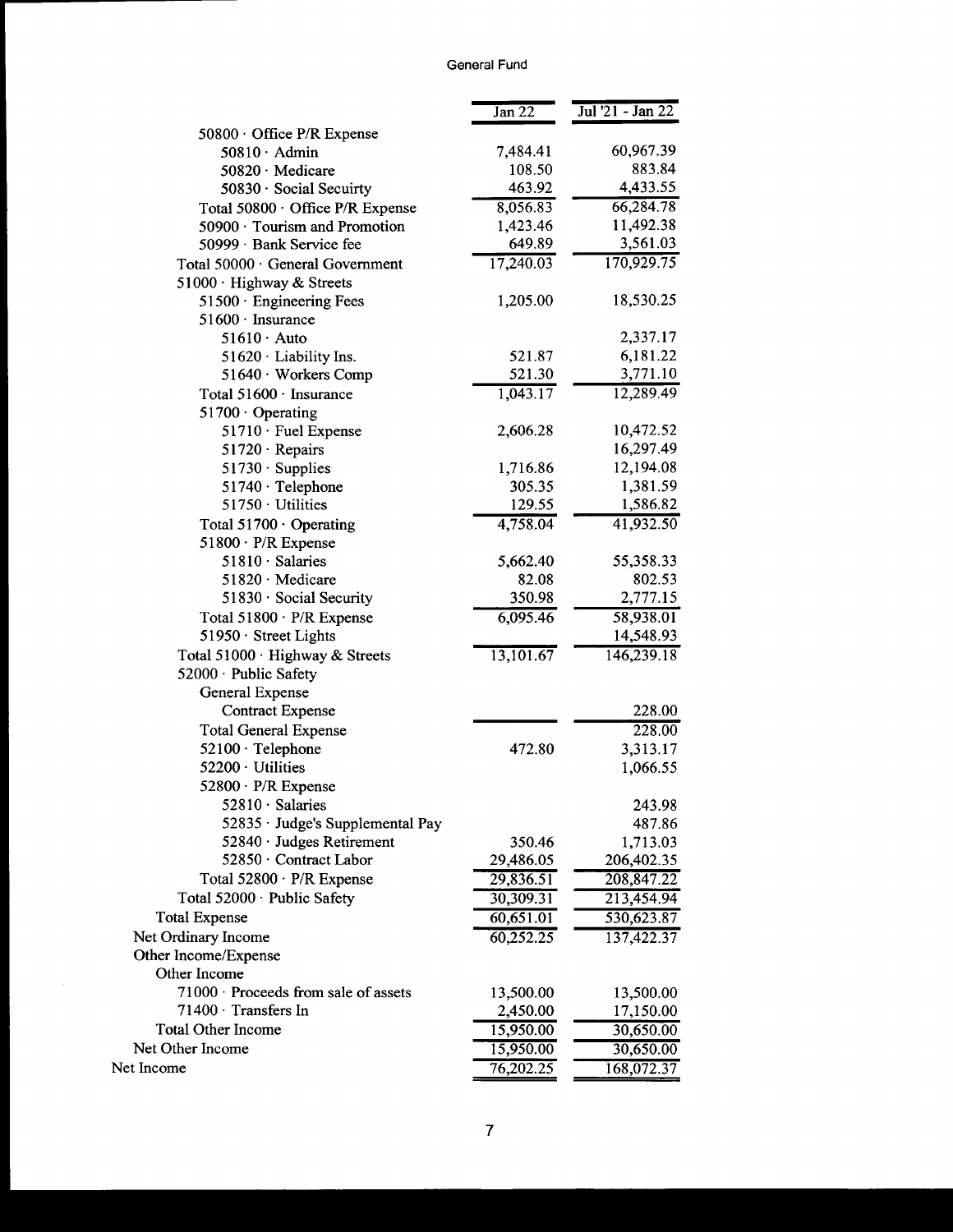### General Fund

|                                         | Jul '21 - Jan 22 | <b>Budget</b> | \$ Over Budget | % of Budget |
|-----------------------------------------|------------------|---------------|----------------|-------------|
| Ordinary Income/Expense                 |                  |               |                |             |
| Income                                  |                  |               |                |             |
| $40000 \cdot$ Fines & Forfeits          |                  |               |                |             |
| 40100 · Court Costs                     | 278.71           | 1,000.00      | $-721.29$      | 27.87%      |
| $40200 \cdot$ Fines                     | 1,575.20         | 3,000.00      | $-1,424.80$    | 52.51%      |
| Total 40000 · Fines & Forfeits          | 1,853.91         | 4,000.00      | $-2,146.09$    | 46.35%      |
| 41000 · General Gov. Misc. Income       |                  |               |                |             |
| 41300 · FEMA Public Assistance Grant    | 654.65           |               | 654.65         | 100.0%      |
| 41600 State Tourism Grant               | 10,325.19        | 6,000.00      | 4,325.19       | 172.09%     |
| Total 41000 · General Gov. Misc. Income | 10,979.84        | 6,000.00      | 4,979.84       | 183.0%      |
| 42000 · Grass Cutting Revenue           |                  | 10,300.00     | $-10,300.00$   |             |
| $44000 \cdot$ Licenses & Permits        |                  |               |                |             |
| 44100 · Beer & Liquor Licenses          | 989.06           | 1,000.00      | $-10.94$       | 98.91%      |
| 44200 · Occupational Licenses           | 25,949.34        | 100,000.00    | $-74,050.66$   | 25.95%      |
| $44300 \cdot$ Permits                   | 325.00           | 300.00        | 25.00          | 108.33%     |
| Total 44000 · Licenses & Permits        | 27,263.40        | 101,300.00    | $-74,036.60$   | 26.91%      |
| $45000 \cdot$ Planning & Zoning Fees    | 22,572.50        | 1,200.00      | 21,372.50      | 1,881.04%   |
| $46000 \cdot \text{Taxes}$              |                  |               |                |             |
| 46100 · Advalorem Taxes                 | 71,673.78        | 72,000.00     | $-326.22$      | 99.55%      |
| $46200 \cdot$ Beer Tax                  | 1,559.09         | 3,000.00      | $-1,440.91$    | 51.97%      |
| 46300 · Franchise Tax                   | 75,841.93        | 92,500.00     | $-16,658.07$   | 81.99%      |
| $46400 \cdot$ Sales and Use Tax         | 456,258.60       | 575,000.00    | $-118,741.40$  | 79.35%      |
| Total 46000 · Taxes                     | 605,333.40       | 742,500.00    | $-137,166.60$  | 81.53%      |
| 48000 · Interest Income                 | 43.19            | 500.00        | $-456.81$      | 8.64%       |
| 49000 · Miscellaneous Income            |                  | 500.00        | $-500.00$      |             |
| <b>Total Income</b>                     | 668,046.24       | 866,300.00    | $-198,253.76$  | 77.12%      |
| Expense                                 |                  |               |                |             |
| 50000 · General Government              |                  |               |                |             |
| 50120 · Capital Outlay-equipment        |                  | 10,000.00     | $-10,000.00$   |             |
| $50200 \cdot$ Conventions and Training  |                  | 4,000.00      | $-4,000.00$    |             |
| $50300 \cdot Dues$                      | 1,158.00         | 1,500.00      | $-342.00$      | 77.2%       |
| 50400 · Insurance                       |                  |               |                |             |
| $50410 \cdot$ Liability Ins             | 4,926.32         | 12,000.00     | $-7,073.68$    | 41.05%      |
| $50420 \cdot$ Property and bonds        | 2,252.92         | 3,000.00      | $-747.08$      | 75.1%       |
| 50430 · Workers Comp.                   | 940.52           | 2,500.00      | $-1,559.48$    | 37.62%      |
| Total 50400 · Insurance                 | 8,119.76         | 17,500.00     | $-9,380.24$    | 46.4%       |
| 50500 · Miscellaneous                   | 816.70           | 500.00        | 316.70         | 163.34%     |
| 50600 · Office Expense                  |                  |               |                |             |
| 50610 · Planning & zoning               | 1,581.78         | 1,000.00      | 581.78         | 158.18%     |
| 50620 · Repairs & Maintenance           | 2,718.69         | 5,000.00      | $-2,281.31$    | 54.37%      |
| $50630 \cdot$ Supplies                  | 9,850.85         | 8,500.00      | 1,350.85       | 115.89%     |
| 50640 · Telephone                       | 1,656.59         | 2,800.00      | $-1,143.41$    | 59.16%      |
| $50650 \cdot$ Utilities                 | 2,031.60         | 9,500.00      | $-7,468.40$    | 21.39%      |
| $50660 \cdot$ Other                     | 195.00           | 500.00        | $-305.00$      | 39.0%       |
| Total 50600 · Office Expense            | 18,034.51        | 27,300.00     | $-9,265.49$    | 66.06%      |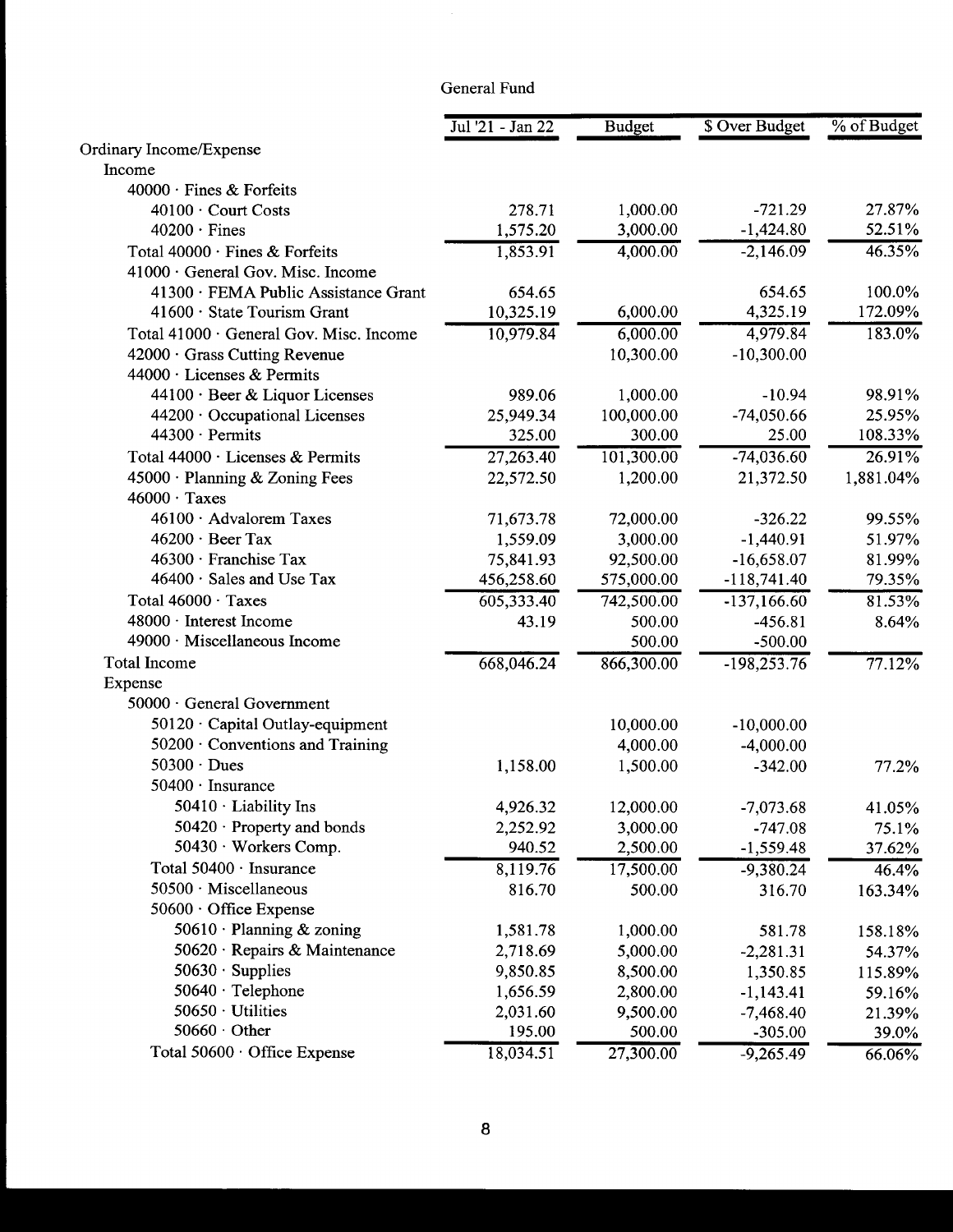|                                       | General Fund     |               |                |             |
|---------------------------------------|------------------|---------------|----------------|-------------|
|                                       | Jul '21 - Jan 22 | <b>Budget</b> | \$ Over Budget | % of Budget |
| 50700 · Professional Services         |                  |               |                |             |
| $50710 \cdot$ Accounting Fees         | 40,615.00        | 55,000.00     | $-14,385.00$   | 73.85%      |
| 50720 · Attorney Fees                 | 8,000.00         | 17,500.00     | $-9,500.00$    | 45.71%      |
| 50730 · Building Inspector            | 2,825.00         | 2,500.00      | 325.00         | 113.0%      |
| 50740 · IT Services                   | 6,605.09         | 6,000.00      | 605.09         | 110.09%     |
| $50750 \cdot$ Payroll Fees            | 1,447.50         | 2,600.00      | $-1,152.50$    | 55.67%      |
| 50760 · Professional Services - Other | 1,970.00         |               |                |             |
| Total 50700 · Professional Services   | 61,462.59        | 83,600.00     | $-22,137.41$   | 73.52%      |
| 50800 Office P/R Expense              |                  |               |                |             |
| $50810 \cdot$ Admin                   | 60,967.39        | 103,000.00    | $-42,032.61$   | 59.19%      |
| 50820 · Medicare                      | 883.84           | 1,500.00      | $-616.16$      | 58.92%      |
| 50830 · Social Secuirty               | 4,433.55         | 6,400.00      | $-1,966.45$    | 69.27%      |
| Total 50800 · Office P/R Expense      | 66,284.78        | 110,900.00    | $-44,615.22$   | 59.77%      |
| $50900 \cdot$ Tourism and Promotion   | 11,492.38        | 6,500.00      | 4,992.38       | 176.81%     |
| 50995 · Public Notice Fees            |                  | 1,500.00      | $-1,500.00$    |             |
| 50999 · Bank Service fee              | 3,561.03         | 1,000.00      | 2,561.03       | 356.1%      |
| Total 50000 · General Government      | 170,929.75       | 264,300.00    | $-93,370.25$   | 64.67%      |
| 51000 $\cdot$ Highway & Streets       |                  |               |                |             |
| $51200 \cdot$ Capital outlay          |                  | 100,000.00    | $-100,000.00$  |             |
| 51300 · Debt Service - Lease Payments |                  | 24,000.00     | $-24,000.00$   |             |
| $51400 \cdot$ Drainage maintenance    |                  | 25,000.00     | $-25,000.00$   |             |
| 51500 · Engineering Fees              | 18,530.25        | 18,000.00     | 530.25         | 102.95%     |
| $51600 \cdot \text{ Insurance}$       |                  |               |                |             |
| $51610 \cdot$ Auto                    | 2,337.17         | 1,800.00      | 537.17         | 129.84%     |
| $51620 \cdot$ Liability Ins.          | 6,181.22         | 9,500.00      | $-3,318.78$    | 65.07%      |
| 51630 · Tractors                      |                  | 3,000.00      | $-3,000.00$    |             |
| 51640 · Workers Comp                  | 3,771.10         | 9,500.00      | $-5,728.90$    | 39.7%       |
| Total 51600 · Insurance               | 12,289.49        | 23,800.00     | $-11,510.51$   | 51.64%      |
| $51700 \cdot$ Operating               |                  |               |                |             |
| $51710 \cdot$ Fuel Expense            | 10,472.52        | 1,000.00      | 9,472.52       | 1,047.25%   |
| $51720 \cdot$ Repairs                 | 16,297.49        | 15,000.00     | 1,297.49       | 108.65%     |
| $51730 \cdot$ Supplies                | 12,194.08        | 15,000.00     | $-2,805.92$    | 81.29%      |
| $51740 \cdot$ Telephone               | 1,381.59         | 3,000.00      | $-1,618.41$    | 46.05%      |
| $51750 \cdot$ Utilities               | 1,586.82         | 2,500.00      | $-913.18$      | 63.47%      |
| Total $51700 \cdot$ Operating         | 41,932.50        | 36,500.00     | 5,432.50       | 114.88%     |
| $51800 \cdot P/R$ Expense             |                  |               |                |             |
| $51810 \cdot$ Salaries                | 55,358.33        | 118,000.00    | $-62,641.67$   | 46.91%      |
| 51820 · Medicare                      | 802.53           | 1,700.00      | $-897.47$      | 47.21%      |
| $51830 \cdot$ Social Security         | 2,777.15         | 7,700.00      | $-4,922.85$    | 36.07%      |
| Total 51800 · P/R Expense             | 58,938.01        | 127,400.00    | $-68,461.99$   | 46.26%      |
| 51900 · Road Maintenance and repairs  |                  | 25,000.00     | $-25,000.00$   |             |
| $51950 \cdot$ Street Lights           | 14,548.93        | 32,000.00     | $-17,451.07$   | 45.47%      |
| Total 51000 · Highway & Streets       | 146,239.18       | 411,700.00    | $-265,460.82$  | 35.52%      |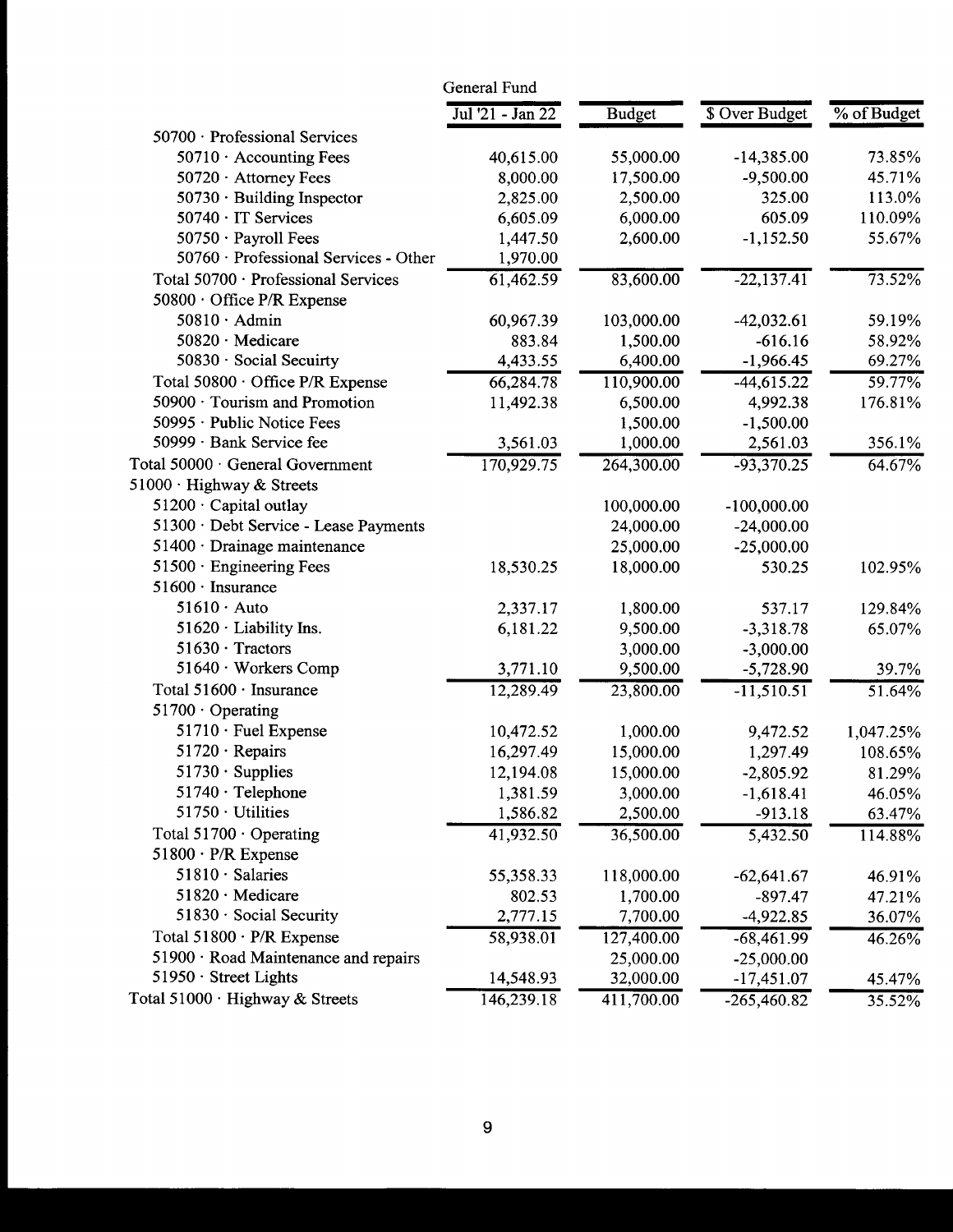|                                            | General Fund     |               |                       |             |
|--------------------------------------------|------------------|---------------|-----------------------|-------------|
|                                            | Jul '21 - Jan 22 | <b>Budget</b> | <b>\$ Over Budget</b> | % of Budget |
| 52000 · Public Safety                      |                  |               |                       |             |
| General Expense                            |                  |               |                       |             |
| <b>Contract Expense</b>                    | 228.00           |               |                       |             |
| <b>Total General Expense</b>               | 228.00           |               |                       |             |
| $52100 \cdot$ Telephone                    | 3,313.17         | 5,500.00      | $-2,186.83$           | 60.24%      |
| 52200 · Utilities                          | 1,066.55         | 1,800.00      | $-733.45$             | 59.25%      |
| $52800 \cdot P/R$ Expense                  |                  |               |                       |             |
| $52810 \cdot$ Salaries                     | 243.98           |               | 243.98                | 100.0%      |
| 52835 · Judge's Supplemental Pay           | 487.86           | 3,000.00      | $-2,512.14$           | 16.26%      |
| $52840 \cdot$ Judges Retirement            | 1,713.03         | 1,200.00      | 513.03                | 142.75%     |
| 52850 · Contract Labor                     | 206,402.35       | 355,000.00    | -148,597.65           | 58.14%      |
| Total 52800 · P/R Expense                  | 208,847.22       | 359,200.00    | $-150,352.78$         | 58.14%      |
| Total 52000 · Public Safety                | 213,454.94       | 366,500.00    | $-153,045.06$         | 58.24%      |
| <b>Total Expense</b>                       | 530,623.87       | 1,042,500.00  | $-511,876.13$         | 50.9%       |
| Net Ordinary Income                        | 137,422.37       | $-176,200.00$ | 313,622.37            | $-77.99\%$  |
| Other Income/Expense                       |                  |               |                       |             |
| Other Income                               |                  |               |                       |             |
| $71000 \cdot$ Proceeds from sale of assets | 13,500.00        |               |                       |             |
| 71300 · Proceeds from Capital Lease        |                  | 100,000.00    | $-100,000.00$         |             |
| $71400 \cdot$ Transfers In                 | 17,150.00        | 37,400.00     | $-20,250.00$          | 45.86%      |
| <b>Total Other Income</b>                  | 30,650.00        | 137,400.00    | $-106,750.00$         | 22.31%      |
| Net Other Income                           | 30,650.00        | 137,400.00    | $-106,750.00$         | 22.31%      |
| Net Income                                 | 168,072.37       | $-38,800.00$  | 206,872.37            | $-433.18\%$ |
|                                            |                  |               |                       |             |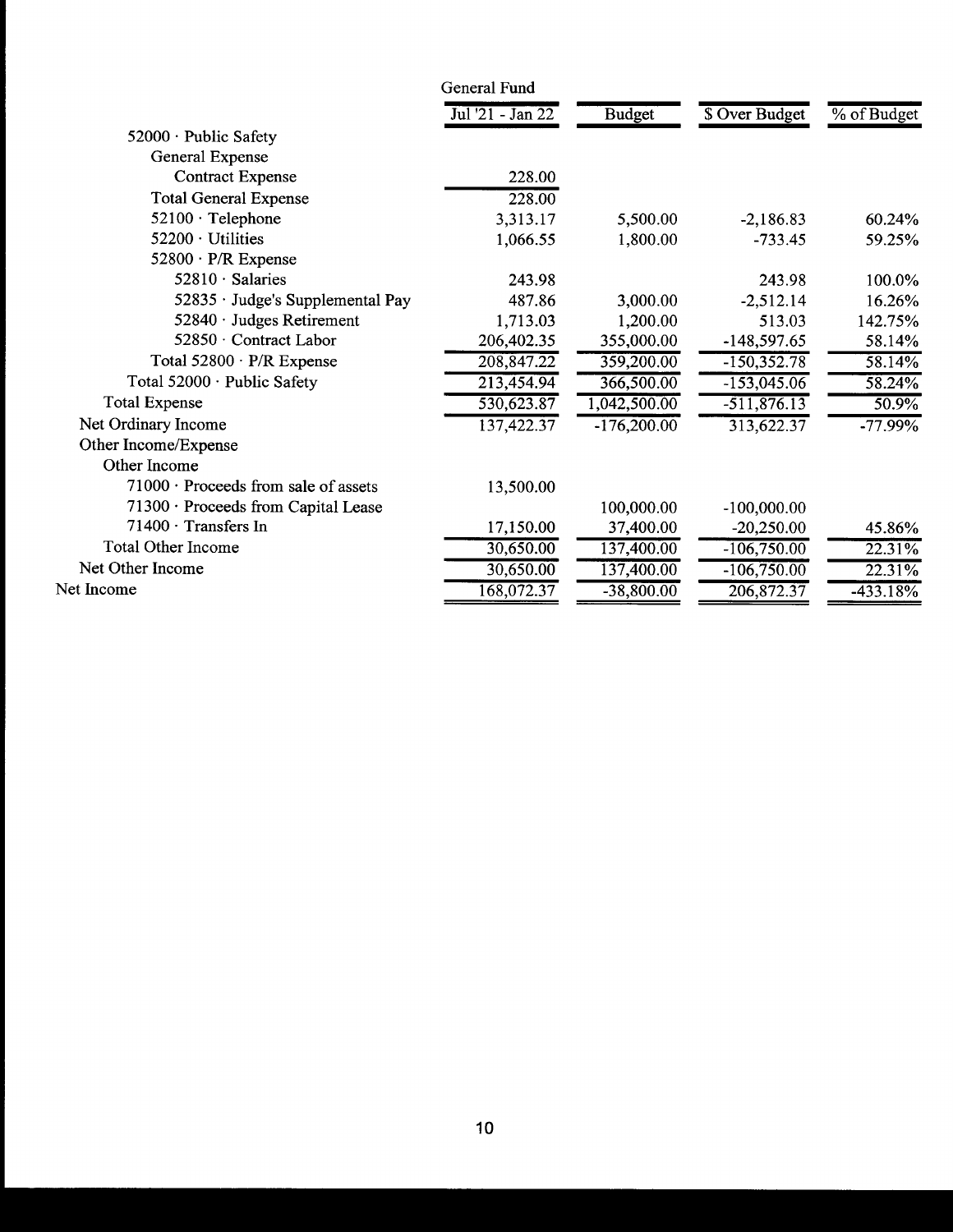## Restricted Fund

|                                        | Jan 31, 22 |
|----------------------------------------|------------|
| <b>ASSETS</b>                          |            |
| <b>Current Assets</b>                  |            |
| <b>Checking/Savings</b>                |            |
| 10000 · Bank accounts                  |            |
| 10100 · Hancock Whitney Rest. Oper.    | 112,962.62 |
| 10200 · Hancock Whitney SCC Deposit    | 11,046.72  |
| 10300 · Savings Account-LAMP           | 0.16       |
| Total 10000 · Bank accounts            | 124,009.50 |
| <b>Total Checking/Savings</b>          | 124.009.50 |
| <b>Other Current Assets</b>            |            |
| 12000 · Due from other govt. units     | 93,358.00  |
| 14000 · Due to/from General Fund       | -44,133.34 |
| <b>Total Other Current Assets</b>      | 49,224.66  |
| <b>Total Current Assets</b>            | 173,234.16 |
| <b>TOTAL ASSETS</b>                    | 173,234.16 |
| <b>LIABILITIES &amp; EQUITY</b>        |            |
| <b>Liabilities</b>                     |            |
| <b>Current Liabilities</b>             |            |
| <b>Accounts Payable</b>                |            |
| 20000 · Accounts Payable               | 13,073.67  |
| <b>Total Accounts Payable</b>          | 13,073.67  |
| <b>Other Current Liabilities</b>       |            |
| 21000 · Accounts Payable - Manual      | 9,300.00   |
| 23000 · Community Center Deposit       | 10,675.00  |
| 25000 · Unclaimed Forfeitures          | 2,650.69   |
| <b>Total Other Current Liabilities</b> | 22,625.69  |
| <b>Total Current Liabilities</b>       | 35,699.36  |
| <b>Total Liabilities</b>               | 35,699.36  |
| Equity                                 |            |
| 30000 · Fund Balance - Reserved        | 120,740.72 |
| <b>Net Income</b>                      | 16,794.08  |
| <b>Total Equity</b>                    | 137,534.80 |
| <b>TOTAL LIABILITIES &amp; EQUITY</b>  | 173.234.16 |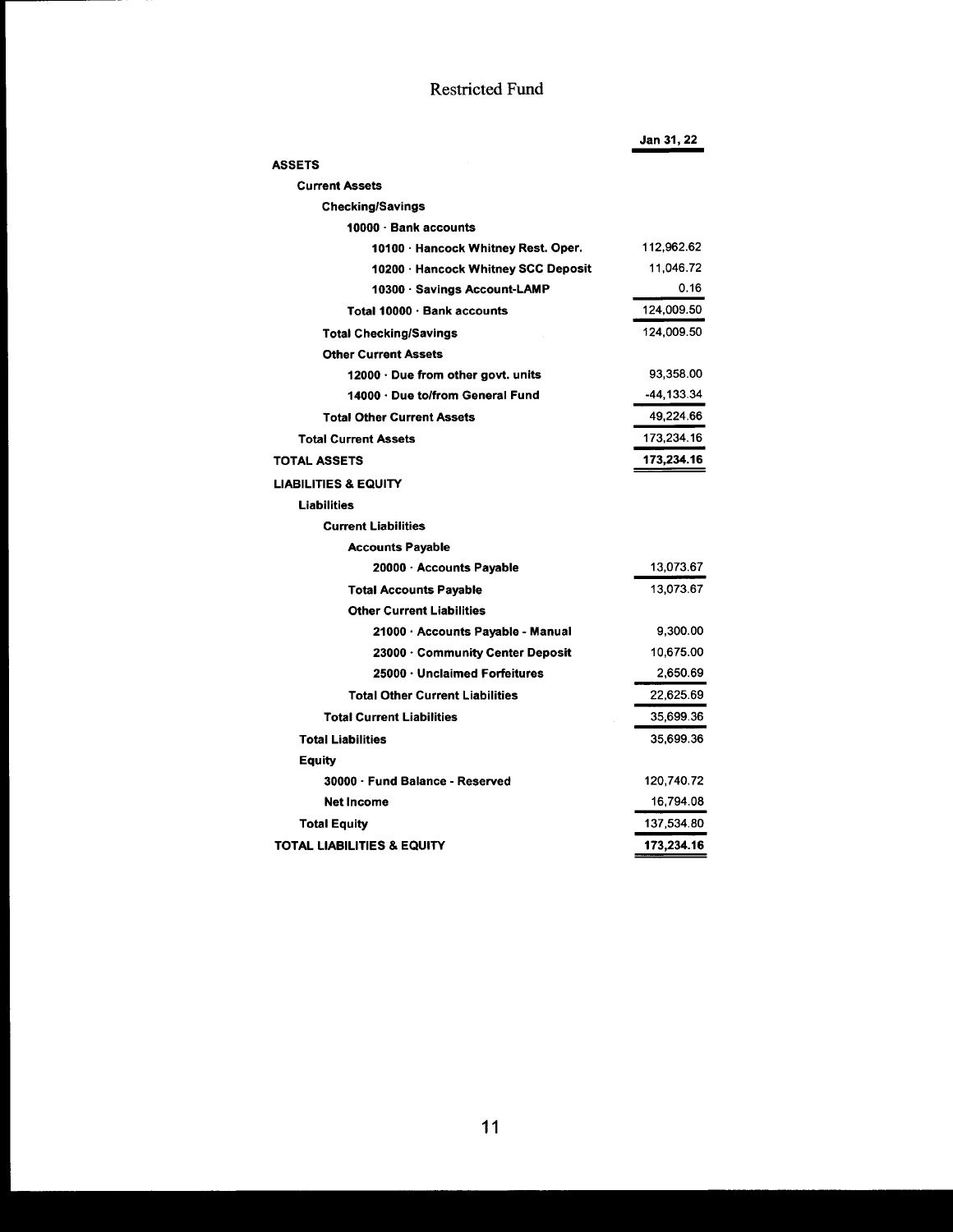| Restricted Fund                        |           |                  |
|----------------------------------------|-----------|------------------|
|                                        | Jan 22    | Jui '21 - Jan 22 |
| <b>Ordinary Income/Expense</b>         |           |                  |
| Income                                 |           |                  |
| 40000 · Restricted Fund Income         |           |                  |
| 41000 · Community Center Income        |           |                  |
| 41010 · Community Center Rental Income | 2,940.00  | 21,695.00        |
| Total 41000 · Community Center Income  | 2,940.00  | 21,695.00        |
| 43000 · Holiday Celebration Income     | 0.00      | 40.00            |
| 44000 Interest Income                  | 0.29      | 1.92             |
| 46000 · Sales & Use Taxes              |           |                  |
| 46010 · Fire Department                | 4,684.47  | 26,838.74        |
| 46020 · Recreation                     | 4,684.47  | 26,838.75        |
| 46030 Senior Citizens                  | 4,684.47  | 26,838.74        |
| Total 46000 · Sales & Use Taxes        | 14,053.41 | 80,516.23        |
| Total 40000 · Restricted Fund Income   | 16,993.70 | 102,253.15       |
| <b>Total Income</b>                    | 16,993.70 | 102,253.15       |
| <b>Gross Profit</b>                    | 16,993.70 | 102.253.15       |
| <b>Expense</b>                         |           |                  |
| 50000 · Restricted Fund Expense        |           |                  |
| 51000 · Fire Department                |           |                  |
| 51010 Operating Expense                | 931.48    | 28,835.63        |
| 51030 Engneering Expense               | 0.00      | 12,051.25        |
| Total 51000 · Fire Department          | 931.48    | 40,886.88        |
| 52000 - Recreation                     |           |                  |
| 52010 Operating Expense                | 30.00     | 2,597.35         |
| 52040 · Insurance - Community Center   | 0.00      | 5,919.92         |
| 52045 · Maintenance & Repairs          | 0.00      | 1,529.85         |
| $52050 \cdot$ Supplies                 | 0.00      | 742.81           |
| 52060 · Utilities                      | 974.67    | 8,119.11         |
| Total 52000 - Recreation               | 1,004.67  | 18,909.04        |
| 53000 · Senior Citizen                 | 3,792.00  | 16,701.25        |
| Total 50000 Restricted Fund Expense    | 5,728.15  | 76,497.17        |
| 54000 · Hollday Celebration Expense    | 0.00      | 386.90           |
| 56000 · Transfers Out - Personnel      | 1,225.00  | 8,575.00         |
| <b>Total Expense</b>                   | 6,953.15  | 85,459.07        |
| <b>Net Ordinary Income</b>             | 10,040.55 | 16,794.08        |
| Net Income                             | 10,040.55 | 16,794.08        |

#### Restricted Fund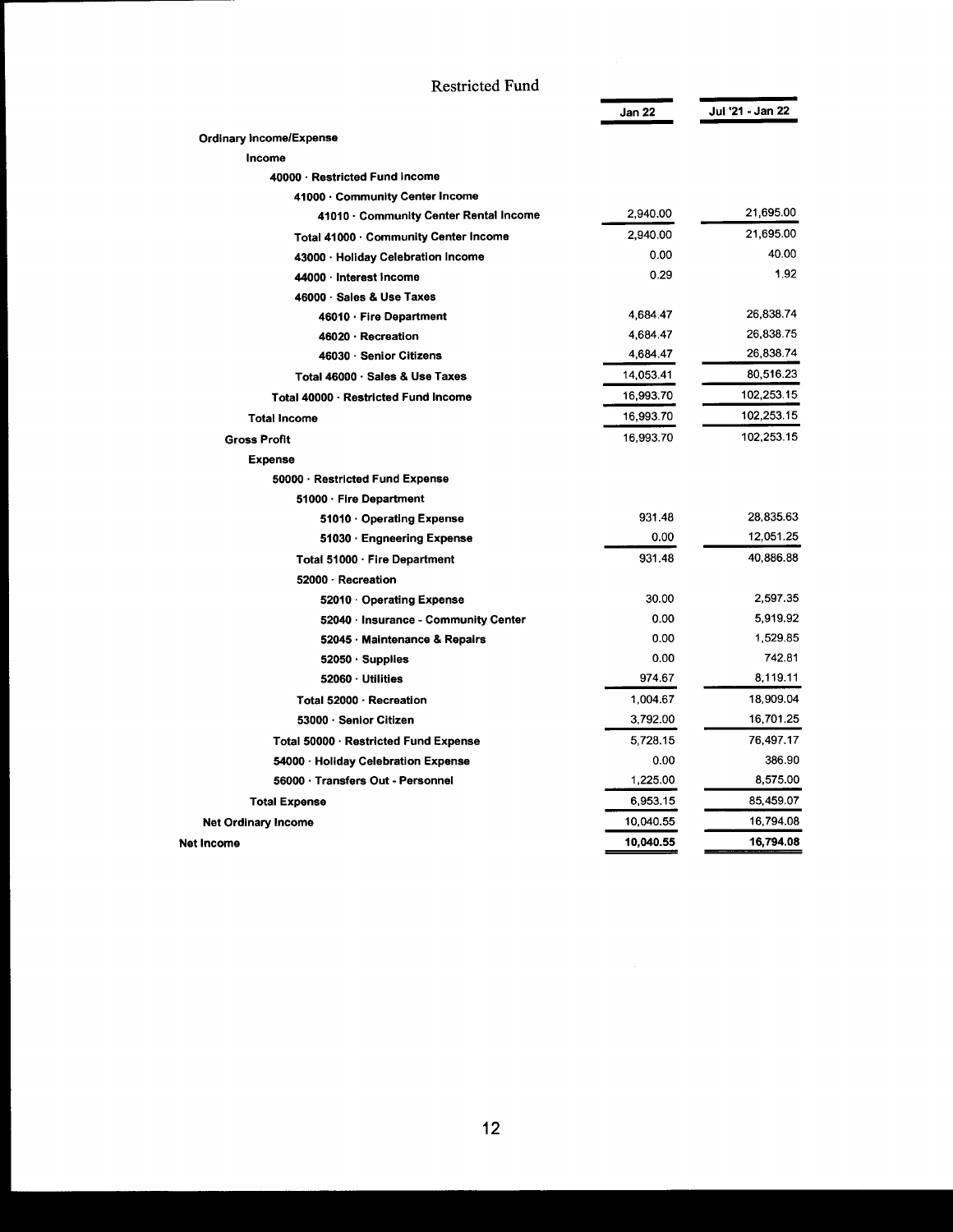### Restricted Fund

|                                        | Jul '21 - Jan 22 | <b>Budget</b> | \$ Over Budget | % of Budget |
|----------------------------------------|------------------|---------------|----------------|-------------|
| <b>Ordinary Income/Expense</b>         |                  |               |                |             |
| Income                                 |                  |               |                |             |
| 40000 Restricted Fund Income           |                  |               |                |             |
| 41000 Community Center Income          |                  |               |                |             |
| 41010 · Community Center Rental Income | 21,695.00        | 10,000.00     | 11,695.00      | 216.95%     |
| Total 41000 · Community Center Income  | 21,695.00        | 10,000.00     | 11,695.00      | 216.95%     |
| 43000 · Holiday Celebration Income     | 40.00            |               |                |             |
| 44000 · Interest Income                | 1.92             | 3,000.00      | $-2,998.08$    | 0.06%       |
| 45000 · Miscellaneous                  | 0.00             | 400.00        | -400.00        | 0.0%        |
| 46000 · Sales & Use Taxes              |                  |               |                |             |
| 46010 · Fire Department                | 26,838.74        | 32,500.00     | $-5,661.26$    | 82.58%      |
| 46020 · Recreation                     | 26,838.75        | 32,500.00     | $-5,661.25$    | 82.58%      |
| 46030 · Senior Citizens                | 26,838.74        | 32,500.00     | -5,661.26      | 82.58%      |
| Total 46000 · Sales & Use Taxes        | 80,516.23        | 97,500.00     | $-16,983.77$   | 82.58%      |
| Total 40000 Restricted Fund Income     | 102,253.15       | 110,900.00    | -8,646.85      | 92.2%       |
| <b>Total Income</b>                    | 102,253.15       | 110,900.00    | $-8,646.85$    | 92.2%       |
| <b>Gross Profit</b>                    | 102,253.15       | 110,900.00    | $-8,646.85$    | 92.2%       |
| <b>Expense</b>                         |                  |               |                |             |
| 50000 · Restricted Fund Expense        |                  |               |                |             |
| 51000 · Fire Department                |                  |               |                |             |
| 51010 · Operating Expense              | 28,835.63        | 20,500.00     | 8,335.63       | 140.66%     |
| 51030 · Engneering Expense             | 12,051.25        |               |                |             |
| 51040 · Personnel Reimbursement        | 0.00             | 12,000.00     | $-12,000.00$   | 0.0%        |
| Total 51000 · Fire Department          | 40.886.88        | 32,500.00     | 8,386.88       | 125.81%     |
| 52000 · Recreation                     |                  |               |                |             |
| 52010 · Operating Expense              | 2,597.35         |               |                |             |
| 52040 · Insurance - Community Center   | 5,919.92         | 5,000.00      | 919.92         | 118.4%      |
| 52045 · Maintenance & Repairs          | 1,529.85         | 4,000.00      | $-2,470.15$    | 38.25%      |
| 52050 Supplies                         | 742.81           | 800.00        | $-57.19$       | 92.85%      |
| 52060 Utilities                        | 8,119.11         | 12,000.00     | $-3,880.89$    | 67.66%      |
| Total 52000 · Recreation               | 18,909.04        | 21,800.00     | $-2,890.96$    | 86.74%      |
| 53000 · Senior Citizen                 | 16,701.25        | 30,000.00     | $-13,298.75$   | 55.67%      |
| Total 50000 · Restricted Fund Expense  | 76,497.17        | 84,300.00     | $-7.802.83$    | 90.74%      |
| 54000 Holiday Celebration Expense      | 386.90           | 500.00        | $-113.10$      | 77.38%      |
| 55000 · Transfers Out - Debt Service   | 0.00             | 4,000.00      | -4,000.00      | 0.0%        |
| 56000 · Transfers Out - Personnel      | 8,575.00         | 14,700.00     | $-6,125.00$    | 58.33%      |
| <b>Total Expense</b>                   | 85,459.07        | 103,500.00    | -18,040.93     | 82.57%      |
| <b>Net Ordinary Income</b>             | 16,794.08        | 7,400.00      | 9,394.08       | 226.95%     |
| Net Income                             | 16,794.08        | 7,400.00      | 9,394.08       | 226.95%     |

 $\mathcal{A}$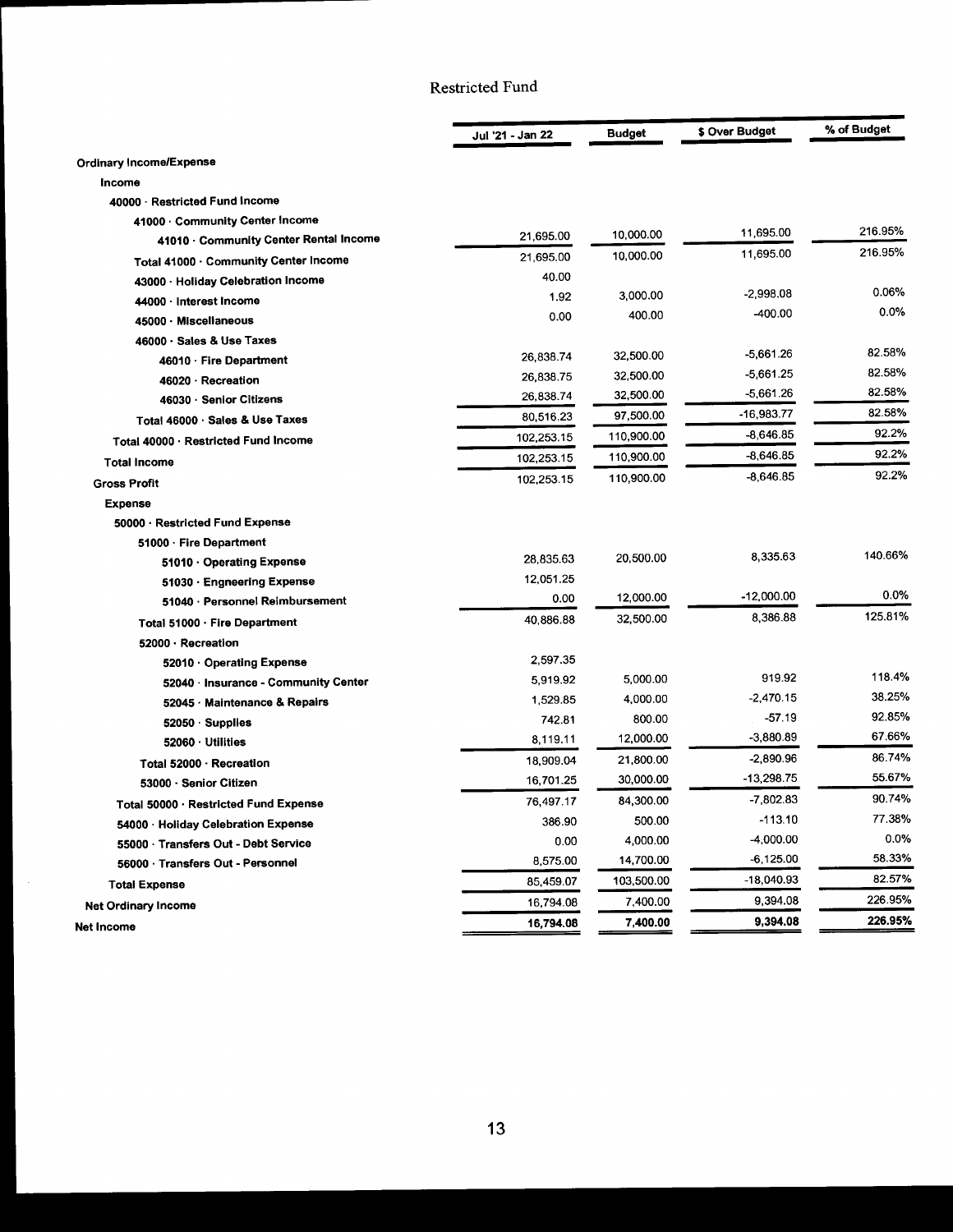| <b>Utility Fund</b> |  |
|---------------------|--|
|---------------------|--|

| <b>ASSETS</b>                           |                 |
|-----------------------------------------|-----------------|
| <b>Current Assets</b>                   |                 |
| Checking/Savings                        |                 |
| 10000 · Bank Accounts                   |                 |
| 10100 · Hancock Whitney Operating       | 24,166.33       |
| 10200 · Hancock Whitney Utility Deposit | 23,432.00       |
| 10300 · LAMP Savings Account            | 315,117.56      |
| Total 10000 · Bank Accounts             | 362,715.89      |
| $10400 \cdot$ Cash on hand              | 100.00          |
| <b>Total Checking/Savings</b>           | 362,815.89      |
| <b>Accounts Receivable</b>              |                 |
| 13000 · Accounts Receivable             |                 |
| 13100 · Accounts Receivable             | 6,373.00        |
| 13000 · Accounts Receivable - Other     | 18,693.57       |
| Total 13000 · Accounts Receivable       | 25,066.57       |
| 14000 · Allowance for Bad Debts         | $-10,450.00$    |
| <b>Total Accounts Receivable</b>        | 14,616.57       |
| <b>Total Current Assets</b>             | 377,432.46      |
| <b>Fixed Assets</b>                     |                 |
| 15100 · Fixed Assets                    | 1,174,803.39    |
| $15200 \cdot$ Land                      | 60,366.00       |
| 15300 · Water Tower                     | 773,283.00      |
| 15400 · Accum. Depreciation-Water Tower | $-1,140,081.15$ |
| <b>Total Fixed Assets</b>               | 868,371.24      |
| <b>TOTAL ASSETS</b>                     | 1,245,803.70    |
| <b>LIABILITIES &amp; EQUITY</b>         |                 |
| Liabilities                             |                 |
| <b>Current Liabilities</b>              |                 |
| Accounts Payable                        |                 |
| 20000 · Accounts Payable                | 12,084.41       |
| <b>Total Accounts Payable</b>           | 12,084.41       |
| <b>Other Current Liabilities</b>        |                 |
| 24000 · Customer Prepayments            | 4,943.00        |
| 25000 · Due to General Fund             | 21,625.64       |
| 26000 · Garbage Deposits Liabilty       | 23,741.32       |
| 28000 · Unearned Revenue - ARPA Grant   | 315,114.22      |
| <b>Total Other Current Liabilities</b>  | 365,424.18      |
| <b>Total Current Liabilities</b>        | 377,508.59      |
| <b>Total Liabilities</b>                | 377,508.59      |
| Equity                                  |                 |
| 30000 · Retained Earnings               | 800,408.67      |
| Net Income                              | 67,886.44       |
| <b>Total Equity</b>                     | 868,295.11      |
| TOTAL LIABILITIES & EQUITY              | 1,245,803.70    |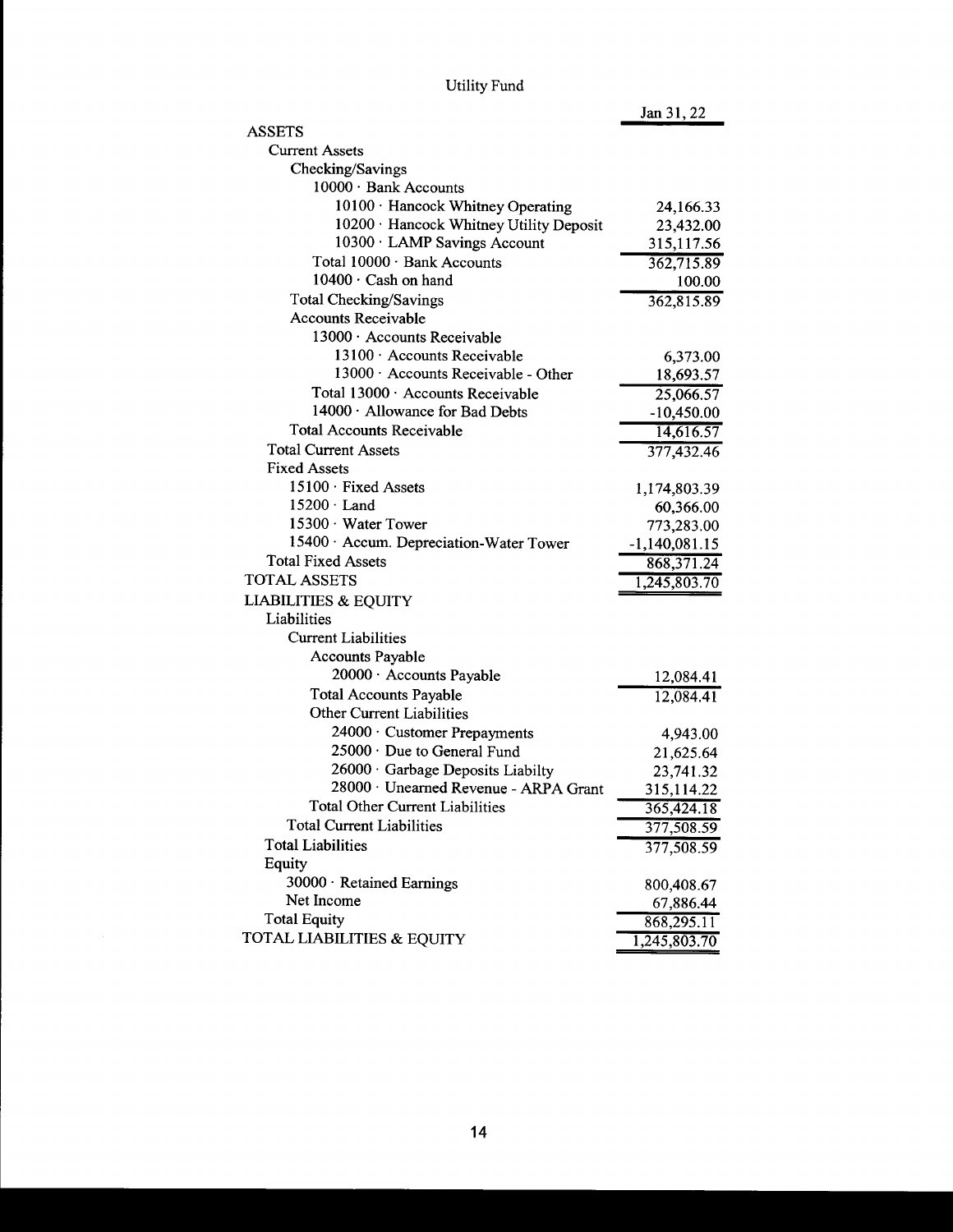## Utility Fund

|                                           | Jan 22     | Jul '21 - Jan 22 |
|-------------------------------------------|------------|------------------|
| Ordinary Income/Expense                   |            |                  |
| Income                                    |            |                  |
| 40000 · Utility Income                    |            |                  |
| $40100 \cdot$ Garbage Fee                 | 11,710.00  | 78,230.00        |
| $40200 \cdot$ Grant                       |            |                  |
| 40210 · Federal Grant                     | 82,183.13  | 82,183.13        |
| Total 40200 · Grant                       | 82,183.13  | 82,183.13        |
| 40300 · Late Payment Penalties            | 455.80     | 2,147.80         |
| $40400 \cdot$ Return Fee                  | 50.00      | 750.00           |
| $40500 \cdot$ Sewer Fee                   | 5,623.00   | 35,846.00        |
| 40700 · Water Franchise fees              | 2,037.00   | 5,047.00         |
| Total 40000 · Utility Income              | 102,058.93 | 204, 203. 93     |
| 41000 · Interest Income                   |            |                  |
| 42000 · LAMP Account                      | 3.34       | 3.34             |
| $41000 \cdot$ Interest Income - Other     | 0.68       | 3.14             |
| Total $41000 \cdot$ Interest Income       | 4.02       | 6.48             |
| 43000 · Other Income                      | 0.00       | 25.00            |
| Total Income                              | 102,062.95 | 204,235.41       |
| Expense                                   |            |                  |
| 50000 · Bank Service charges              | 46.00      | 115.00           |
| $52000 \cdot$ Depreciation Expense        | 7,083.33   | 49,583.31        |
| 53000 · Garbage Department Expenses       |            |                  |
| 53010 · Garbage Service                   | 11,039.99  | 75,289.71        |
| Total 53000 · Garbage Department Expenses | 11,039.99  | 75,289.71        |
| 54000 · General Administrative            |            |                  |
| $54010 \cdot$ Billing Supplies            | 0.00       | 376.62           |
| 54020 · Dues & Memberships                | 0.00       | 1,328.00         |
| $54030 \cdot$ Postage                     | 138.00     | 1,341.31         |
| Total 54000 · General Administrative      | 138.00     | 3,045.93         |
| 55000 · Sewer Department Expenses         |            |                  |
| $55010 \cdot$ Engineering                 | 0.00       | 698.75           |
| $55040 \cdot$ Sewer Supplies              | 0.00       | $-16.78$         |
| 55050 · Sewer System Maintenance          | 2,255.98   | 68,650.07        |
| 55070 · Utility Bills                     | 970.88     | 7,907.98         |
| Total 55000 · Sewer Department Expenses   | 3,226.86   | 77,240.02        |
| 60000 · Transfer Out - Debt Service       | 1,225.00   | 8,575.00         |
| <b>Total Expense</b>                      | 22,759.18  | 213,848.97       |
| Net Ordinary Income                       | 79,303.77  | $-9,613.56$      |
| Other Income/Expense                      |            |                  |
| Other Income                              |            |                  |
| 82000 · Proceeds fom Legal Settlement     | 0.00       | 77,500.00        |
| <b>Total Other Income</b>                 | 0.00       | 77,500.00        |
| Net Other Income                          | 0.00       | 77,500.00        |
| Net Income                                | 79,303.77  | 67,886.44        |
|                                           |            |                  |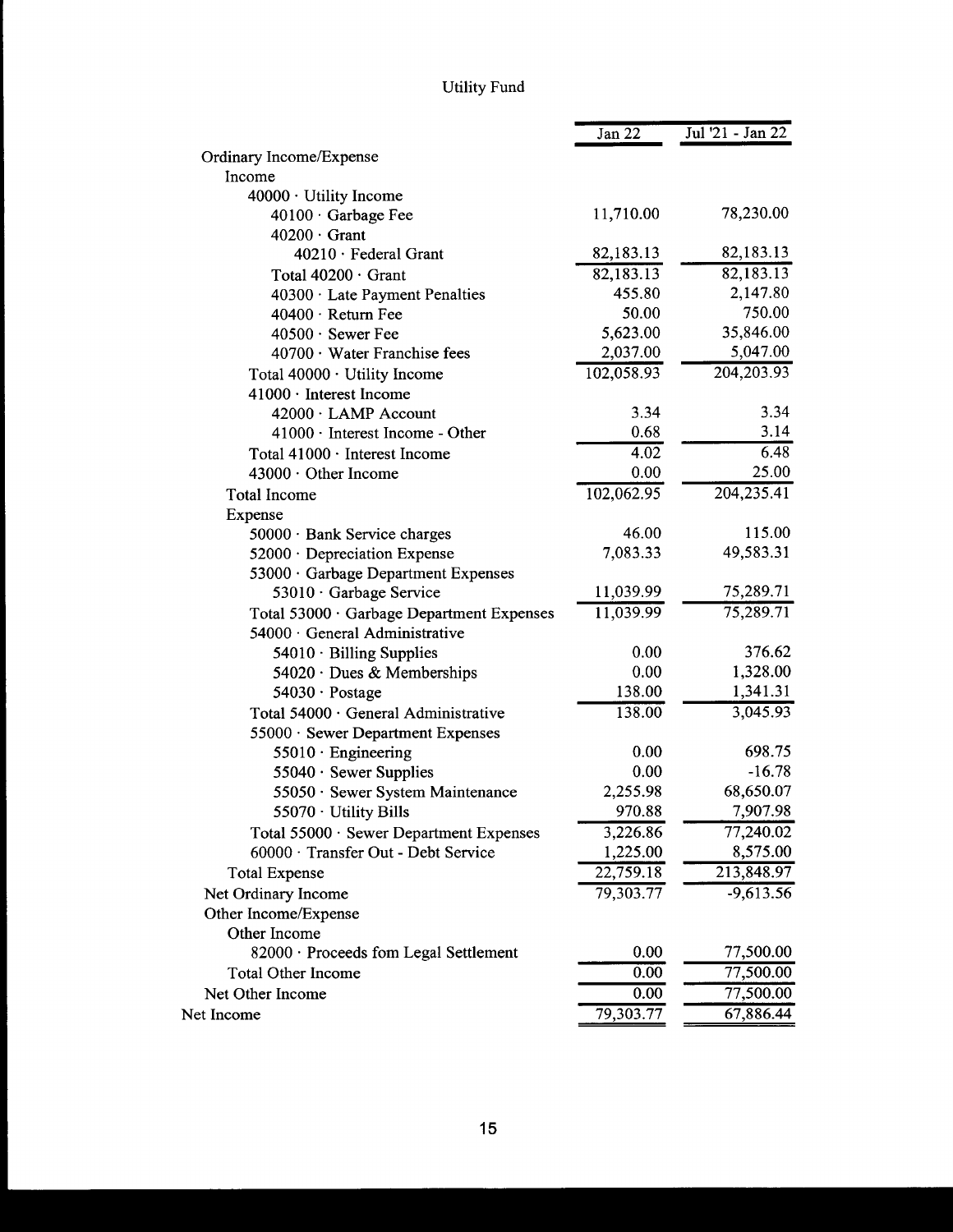## Utility Fund

|                                           | Jul '21 - Jan 22 | <b>Budget</b> | \$ Over Budget | % of Budget          |
|-------------------------------------------|------------------|---------------|----------------|----------------------|
| Ordinary Income/Expense                   |                  |               |                |                      |
| Income                                    |                  |               |                |                      |
| 40000 · Utility Income                    |                  |               |                | 60.18%               |
| 40100 · Garbage Fee                       | 78,230.00        | 130,000.00    | $-51,770.00$   |                      |
| $40200 \cdot$ Grant                       |                  |               |                |                      |
| 40210 · Federal Grant                     | 82,183.13        |               |                |                      |
| Total 40200 · Grant                       | 82,183.13        |               |                | 61.37%               |
| 40300 · Late Payment Penalties            | 2,147.80         | 3,500.00      | $-1,352.20$    | 75.0%                |
| 40400 · Return Fee                        | 750.00           | 1,000.00      | $-250.00$      | 59.74%               |
| 40500 · Sewer Fee                         | 35,846.00        | 60,000.00     | $-24,154.00$   |                      |
| 40700 · Water Franchise fees              | 5,047.00         | 6,500.00      | $-1,453.00$    | 77.65%               |
| Total 40000 · Utility Income              | 204, 203. 93     | 201,000.00    | 3,203.93       | 101.59%              |
| 41000 · Interest Income                   |                  |               |                |                      |
| 42000 · LAMP Account                      | 3.34             | 0.00          | 3.34           | 100.0%               |
| $41000 \cdot$ Interest Income - Other     | 3.14             | 150.00        | $-146.86$      | 2.09%                |
| Total 41000 · Interest Income             | 6.48             | 150.00        | $-143.52$      | $4.32\%$             |
| 43000 · Other Income                      | 25.00            | 0.00          | 25.00          | 100.0%               |
| <b>Total Income</b>                       | 204,235.41       | 201,150.00    | 3,085.41       | 101.53%              |
| Expense                                   |                  |               |                |                      |
| 50000 · Bank Service charges              | 115.00           | 0.00          | 115.00         | 100.0%               |
| 51000 · Capital Outlay - Sewer            | 0.00             | 20,000.00     | $-20,000.00$   | $0.0\%$              |
| 52000 · Depreciation Expense              | 49,583.31        | 85,000.00     | $-35,416.69$   | 58.33%               |
| 53000 · Garbage Department Expenses       |                  |               |                |                      |
| 53010 · Garbage Service                   | 75,289.71        | 115,000.00    | -39,710.29     | 65.47%               |
| Total 53000 · Garbage Department Expenses | 75,289.71        | 115,000.00    | $-39,710.29$   | $\overline{65.47\%}$ |
| 54000 · General Administrative            |                  |               |                |                      |
| $54010 \cdot$ Billing Supplies            | 376.62           | 1,000.00      | $-623.38$      | 37.66%               |
| 54020 · Dues & Memberships                | 1,328.00         | 2,000.00      | $-672.00$      | 66.4%                |
| $54030 \cdot$ Postage                     | 1,341.31         | 1,250.00      | 91.31          | 107.31%              |
| Total 54000 · General Administrative      | 3,045.93         | 4,250.00      | $-1,204.07$    | 71.67%               |
| 55000 · Sewer Department Expenses         |                  |               |                |                      |
| $55010 \cdot$ Engineering                 | 698.75           | 18,000.00     | $-17,301.25$   | 3.88%                |
| 55015 · Fire Hydrant Maintenance          | 0.00             | 9,000.00      | $-9,000.00$    | $0.0\%$              |
| $55030 \cdot$ Other                       | 0.00             | 2,000.00      | $-2,000.00$    | $0.0\%$              |
| 55040 · Sewer Supplies                    | $-16.78$         | 1,000.00      | $-1,016.78$    | $-1.68%$             |
| 55050 · Sewer System Maintenance          | 68,650.07        | 25,000.00     | 43,650.07      | 274.6%               |
| 55070 · Utility Bills                     | 7,907.98         | 10,000.00     | $-2,092.02$    | 79.08%               |
| Total 55000 · Sewer Department Expenses   | 77,240.02        | 65,000.00     | 12,240.02      | 118.83%              |
| 60000 · Transfer Out - Debt Service       | 8,575.00         | 4,000.00      | 4,575.00       | 214.38%              |
| 61000 · Transfers Out - Payroll           | 0.00             | 14,700.00     | $-14,700.00$   | $0.0\%$              |
| <b>Total Expense</b>                      | 213,848.97       | 307,950.00    | $-94,101.03$   | 69.44%               |
|                                           | $-9,613.56$      | $-106,800.00$ | 97,186.44      | $9.0\%$              |
| Net Ordinary Income                       |                  |               |                |                      |
| Other Income/Expense                      |                  |               |                |                      |
| Other Income                              |                  |               |                |                      |
| 82000 · Proceeds fom Legal Settlement     | 77,500.00        |               |                |                      |
| <b>Total Other Income</b>                 | 77,500.00        |               |                |                      |
| Net Other Income                          | 77,500.00        |               |                |                      |
| Net Income                                | 67,886.44        | $-106,800.00$ | 174,686.44     | $-63.56%$            |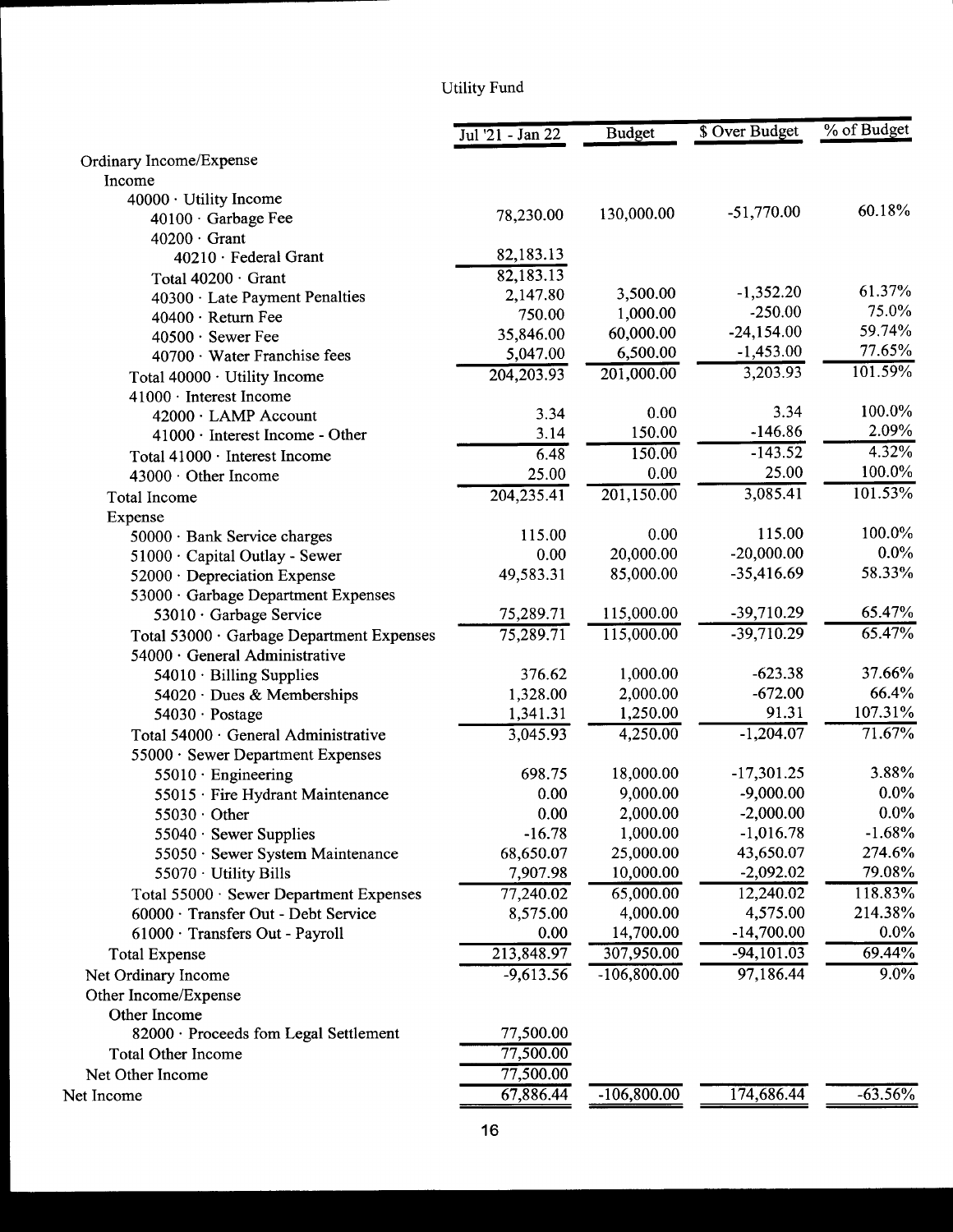|                              |              |              | <b>Mayor and City Council Report</b> |                     |      |      |             |               |
|------------------------------|--------------|--------------|--------------------------------------|---------------------|------|------|-------------|---------------|
| <b>City Calls and Arrest</b> |              |              |                                      |                     |      |      |             |               |
|                              |              |              |                                      | Sorrento, Louisiana |      |      |             |               |
|                              | January      | February     | <b>March</b>                         | <b>April</b>        | May  | June | <b>July</b> | <b>August</b> |
|                              | 2022         | 2022         | 2022                                 | 2022                | 2022 | 2022 | 2022        | 2022          |
| Veh. Accidents               | 22           | 8            |                                      |                     |      |      |             |               |
| <b>Burglaries</b>            | $\mathbf{1}$ | $\mathbf{1}$ |                                      |                     |      |      |             |               |
| <b>Thefts</b>                | 4            | 6            |                                      |                     |      |      |             |               |
| Armed Robbery                | $\bf{0}$     | 0            |                                      |                     |      |      |             |               |
| Simple Robbery               | $\bf{0}$     | 0            |                                      |                     |      |      |             |               |
| Alarms                       | 5            | 6            |                                      |                     |      |      |             |               |
| <b>Narcotics</b>             | 1            | 1            |                                      |                     |      |      |             |               |
| Shooting                     | $\mathbf 0$  | $\mathbf 0$  |                                      |                     |      |      |             |               |
| <b>Total Service Q</b>       | 146          | 96           |                                      |                     |      |      |             |               |
| <b>SCO/Loud Musi</b>         | 0            | 1            |                                      |                     |      |      |             |               |

| <b>Traffic Citations</b> |  |  |  |  |
|--------------------------|--|--|--|--|
| <b>Adult Arrests</b>     |  |  |  |  |

Cet Rosewelt Honde

 $\bar{z}$ 

 $\mathcal{L}^{\mathcal{A}}$